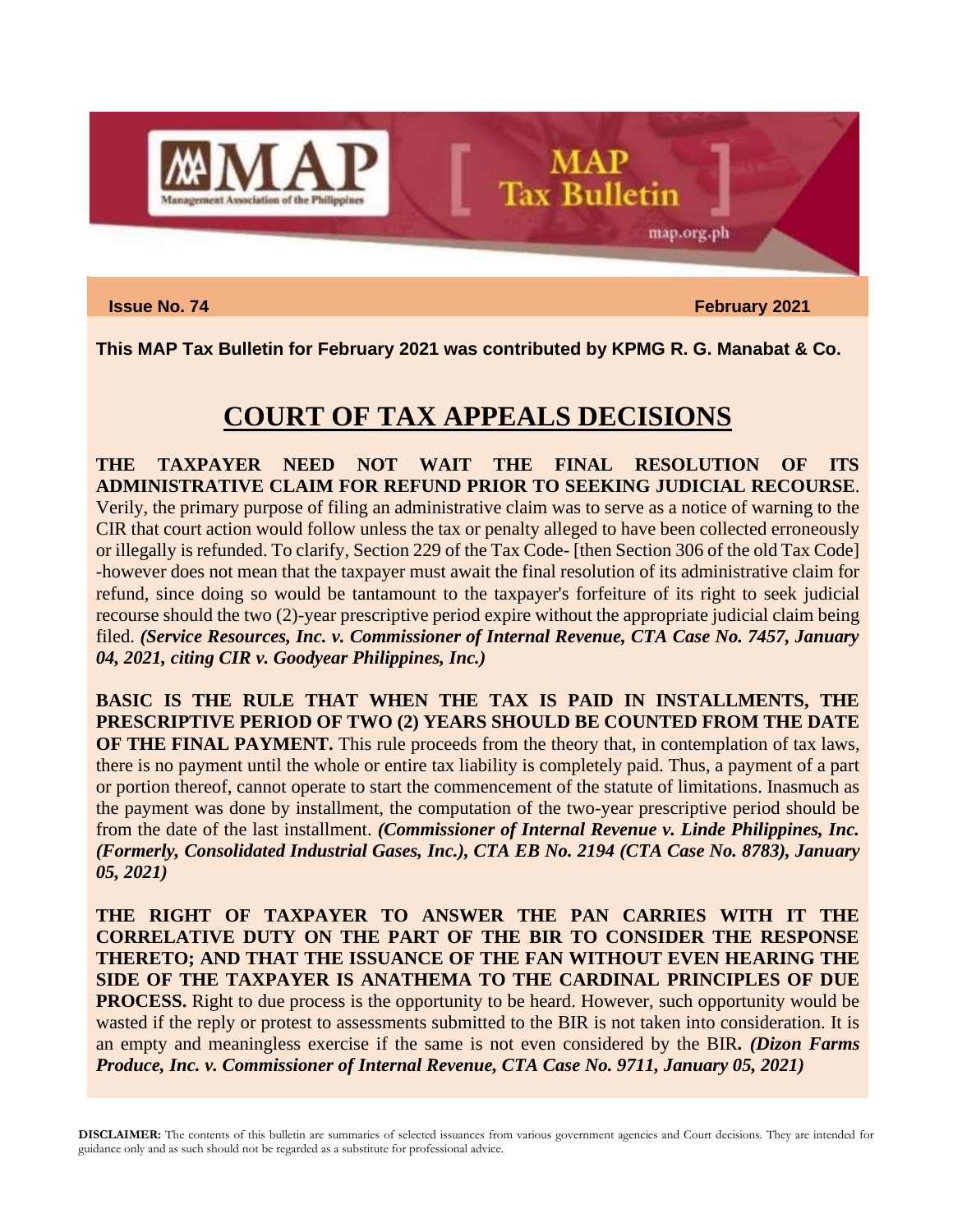**IT IS THE TAXPAYER-CLAIMANT THAT HAS THE BURDEN OF PROOF TO ESTABLISH THE FACTUAL BASIS OF HIS OR HER CLAIM FOR TAX CREDIT OR REFUND. TAX REFUNDS ARE IN THE NATURE OF TAX EXEMPTIONS. AS SUCH, THEY ARE REGARDED AS IN DEROGATION OF SOVEREIGN AUTHORITY AND TO BE CONSTRUED** *STRICTISSIMI JURIS* **AGAINST THE PERSON OR ENTITY CLAIMING THE REFUND.** Thus, an applicant for a claim for tax refund or tax credit must not only prove entitlement to the claim but also compliance with all the documentary and evidentiary requirements. Strict adherence to the conditions prescribed by law is required of the taxpayer. *(Philex Mining Corporation v. Commissioner of Internal Revenue, CTA Case No. 10037, January 05, 2021)*

**AS LONG AS THE PERIOD FROM THE DISCOVERY AND INSTITUTION OF JUDICIAL PROCEEDINGS FOR ITS INVESTIGATION AND PUNISHMENT UP TO THE FILING OF THE INFORMATION IN COURT DOES NOT EXCEED FIVE (5) YEARS, THE GOVERNMENT'S RIGHT TO FILE A CRIMINAL ACTION DOES NOT PRESCRIBE.** Conversely, if the period from the institution of judicial proceedings for its investigation up to the filing of the information in court exceeds five (5) years, then the government's right to file an action has prescribed. *(People of The Philippines v. Ulysses Palconet Consebido, CTA EB Crim No. 069 (CTA Crim Case No. 0 -701), January 06, 2021)*

**A DOCUMENT, SUCH AS THE MEMORANDUM OF ASSIGNMENT (MOA) MAY BE TREATED AS AN EQUIVALENT OF A NEW LETTER OF AUTHORITY (LOA), PROVIDED THAT IT IS COMPLIANT WITH THE ESSENTIAL ELEMENTS OF A LOA** and that it was issued by the respondent or his authorized representative who is either the Revenue Regional Director, or in cases of taxpayers falling under the Large Taxpayers Division, the Assistant Commissioner/Head Revenue Executive Assistants, as provided under RMO No. 29-07. *(Red Ribbon Bakeshop, Inc. v. Commissioner of Internal Revenue, CTA Case No. 9121, January 07, 2021)*

**IN ORDER TO BE CONSIDERED AS A NON-RESIDENT FOREIGN CORPORATION DOING BUSINESS OUTSIDE THE PHILIPPINES, EACH ENTITY MUST BE SUPPORTED, AT THE VERY LEAST, BY BOTH A** *CERTIFICATION OF NON REGISTRATION OF CORPORATION/ PARTNERSHIP* **ISSUED BY THE PHILIPPINE SECURITIES AND EXCHANGE COMMISSION (SEC), AND PROOF OF INCORPORATION/REGISTRATION IN A FOREIGN COUNTRY (E.G., ARTICLES/CERTIFICATE OF INCORPORATION/REGISTRATION AND/OR TAX RESIDENCE CERTIFICATE).** The Philippine SEC's *Certification of Non-Registration of Corporation* establishes that the recipient of the service has no registered business in the Philippines, and that it is not engaged in trade or business within the Philippines, while the *certificate/ articles of incorporation/ association* will prove that the said recipient of the service is indeed foreign. *(Ammex I-Support Corporation v. Commissioner of Internal Revenue, CTA Case No. 9906, January 08, 2021)*

**THE TAXPAYERS ARE REMINDED THAT WHEN THE 120-DAY PERIOD LAPSES AND THERE IS INACTION ON THE PART OF THE CIR THEY MUST NO LONGER WAIT FOR IT TO COME UP WITH A DECISION THEREAFTER.** The CIR's inaction is the decision itself. It is already a denial of the refund claim. Thus. the taxpayer must file an appeal within 30 days from the lapse of the 120-day waiting period. *(SMCC Philippines, Inc. v. Commissioner of Internal*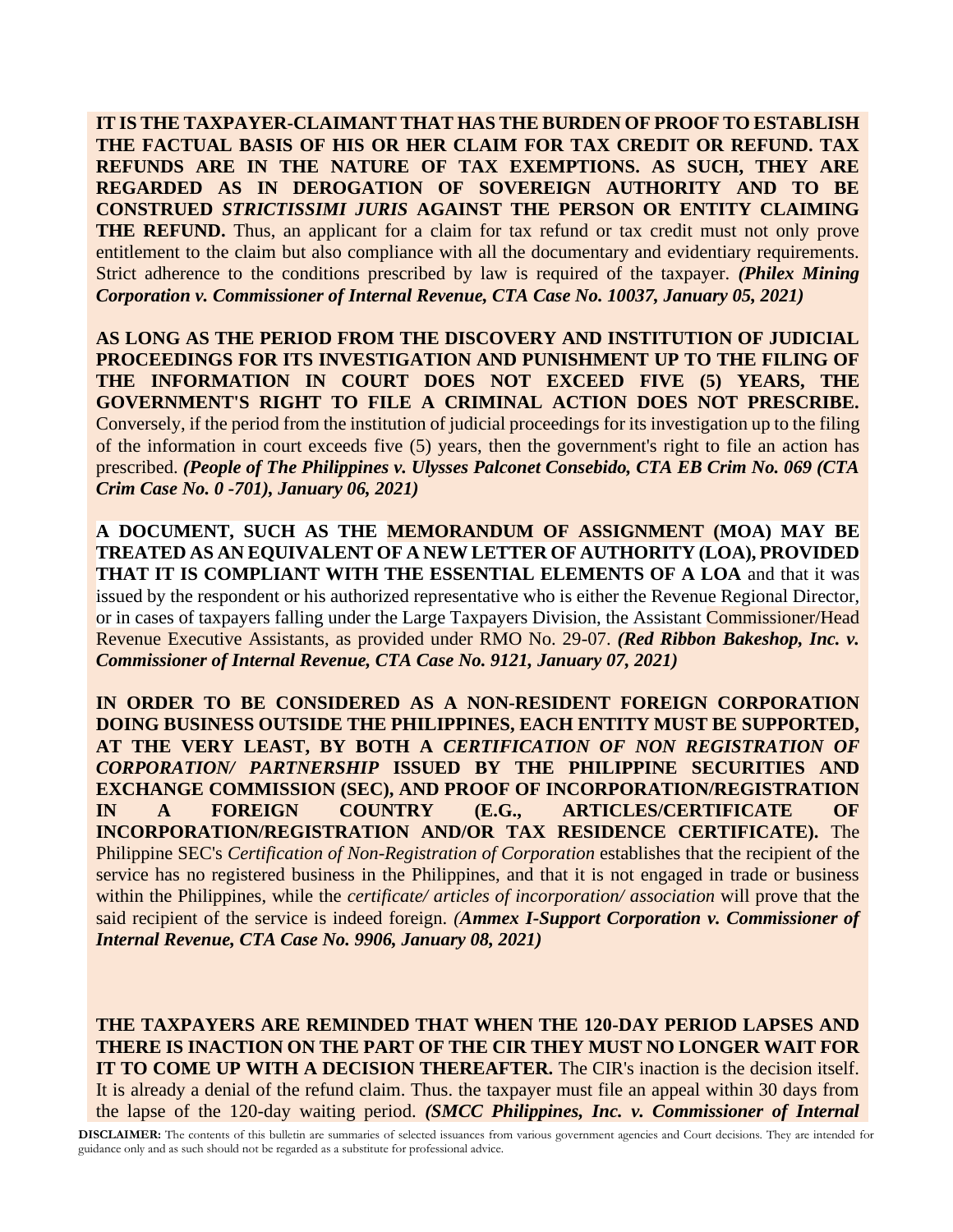*Revenue, CTA Case No. 9082, January 12, 2021 citing Commissioner of Internal Revenue v. San Roque Power Corporation)*

**THE CWT CERTIFICATE OR BIR FORM NO. 2307 IS THE COMPETENT PROOF TO ESTABLISH THE FACT THAT TAXES ARE WITHHELD.** It is complete in relevant details that would aid the court in evaluating a taxpayer's claim for refund of excess creditable withholding taxes. In contrast, the Income Tax Return, though indeed, reveals the amount of a claimant's prior year's excess credits, does not, in any way, substantiate each of the items composing the said amount. The requirement to substantiate prior year's excess CWT is grounded on the principle that a taxpayer must prove every minute aspect of the case by presenting, formally offering and submitting its evidence to the CTA. Hence, the Court *En Banc* cannot give credence to Univation Motor's argument that its Income Tax Returns are sufficient to prove its prior year's excess credits in the absence of proof to the contrary.

xxx

**RMO NO. 53-98 IS MERELY A GUIDE TO REVENUE OFFICERS AS TO WHAT DOCUMENTS THEY MAY REQUIRE TAXPAYERS TO PRESENT UPON AUDIT OF THEIR TAX LIABILITIES AND IS NEVER INTENDED AS A BENCHMARK IN DETERMINING WHETHER THE DOCUMENTS SUBMITTED BY A TAXPAYER ARE ACTUALLY COMPLETE TO SUPPORT A CLAIM FOR TAX CREDIT OR REFUND.** Furthermore, the failure of the taxpayer to submit the requirements listed under RMO No. 53-98 is not fatal to the taxpayer's claim for tax credit or refund. In this case, the CIR cannot validly invoke RMO No. 53-98 and RR No. 2-2006 as legal basis in concluding that Univation Motor failed to present relevant documents at the administrative level. *(Univation Motor Philippines, Inc. v. Commissioner of Internal Revenue, CTA EB Case No. 2178 And CIR Vs. Univation Motor Philippines, Inc., CTA EB Case No. 2179, January 13, 2021)*

**THE FAILURE OF THE LOCAL TREASURER TO ACT ON THE TAXPAYER'S PROTEST WITHIN THE 60-DAY PERIOD IS TANTAMOUNT TO A "DENIAL DUE TO INACTION".** The taxpayer is mandated to elevate the said "denial due to inaction" to a court of competent jurisdiction, within a period of thirty (30) days reckoned from the lapse of the 60-day period. It bears stressing that the perfection of appeal within the period prescribed under Section 195 of the LGC is not only mandatory but also jurisdictional. Further, it is relevant to take note of the use of the word "shall" in Section 195 of the LGC, as the word "shall" underscores the mandatory character thereof. It is a word of command, one which always has or must be given a compulsory meaning and is generally imperative or mandatory. Thus, contrary to petitioner's stance, the provision under Section 195 of the LGC as well as the period indicated therein are mandatory and not merely directory in nature. *(Public Safety Mutual Benefit Fund, Inc., represented by its President Mario A. Avenido v. Rosette F. Laquian, Acting City Treasurer, San Juan City, CTA EB Case No. 2198, January 15, 2021)*

**ALL SALES OF GOODS, PROPERTIES, AND SERVICES MADE BY A VAT-REGISTERED SUPPLIER FROM THE CUSTOMS TERRITORY TO AN ECOZONE ENTERPRISE SHALL BE SUBJECT TO VAT, AT ZERO PERCENT (0%) RATE, REGARDLESS OF THE LATTER'S TYPE OR CLASS OF PEZA REGISTRATION; AND, THUS, AFFIRMING THE NATURE OF A PEZA REGISTERED OR AN ECOZONE ENTERPRISE AS A VAT-EXEMPT ENTITY.** In order for an export sale to qualify for VAT zero-rating under Section 106(A)(2)(a)(5) of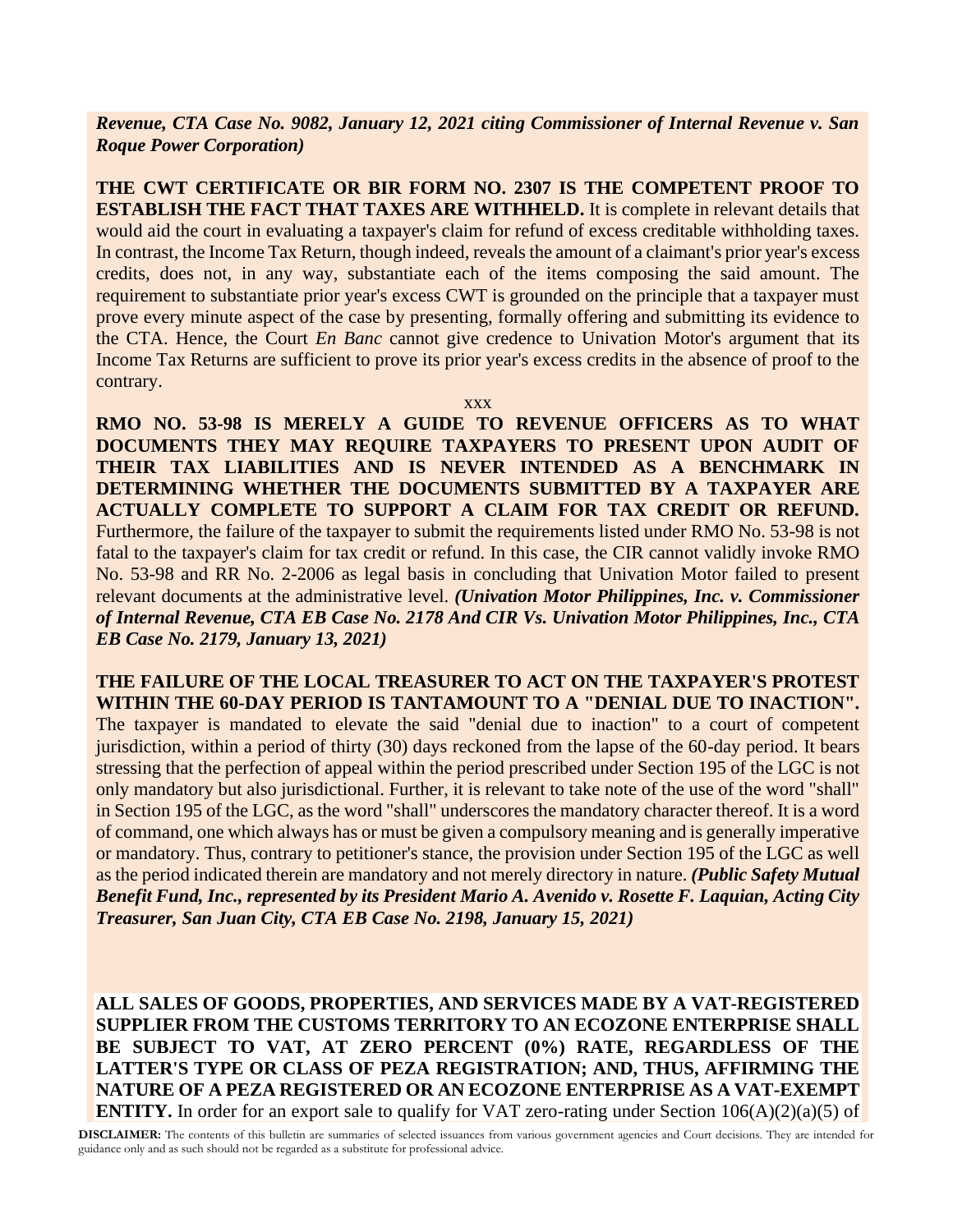the NIRC of 1997, as amended, the following requisites must be present: (1) the sale must be made by a VAT registered person; and, (2) the sale of goods must be to an entity entitled to the incentives under Executive Order No. 226, otherwise known as the Omnibus Investment Code of 1987, and other special laws. *[\(Penn Philippines Inc. v. Commissioner of Internal Revenue](http://cta.judiciary.gov.ph/pdfv/web/viewer.html?file=http://cta.judiciary.gov.ph/home/download/55c4aae246cd4a4861c948bbb57d5893), CTA Case No. 7457, January 19, 2021)*

**THE DETERMINATION OF CGT (FROM THE SALE OR EXCHANGE OF SHARES OF STOCK NOT TRADED THRU A LOCAL STOCK EXCHANGE) TO WHICH A DOMESTIC CORPORATION MAY BE HELD LIABLE IS ON AN ANNUAL BASIS.** Such being the case, the CGT paid for a particular transaction should be considered as a mere installment, an advance, or a deposit, subject to the final determination of CGT for the entire taxable year in which such transaction took place, and after considering other transactions which took place within the same taxable year. Thus, the CGT paid for a particular transaction is akin to the quarterly payments of corporate income tax and withholding taxes. *(AC Energy, Inc., v. Commissioner of Internal Revenue, CTA Case No. 10009, January 25,2021)*

**IN REVENUE MEMORANDUM CIRCULAR (RMC) NO. 101-90 NOVEMBER 26, 1990, IT IS PROVIDED THAT THE FIVE-YEAR PRESCRIPTIVE PERIOD UNDER THE TAX CODE DOES NOT COMMENCE TO RUN BY A MERE FACT OF DISCOVERY**. This must be coupled by judicial proceedings, such as preliminary investigation before the prosecutor's office, before the fiveyear limitation period begins to run. *(People of The Philippines v. Ulysses Palconet Consebido, CTA EB Crim No. 076, January 27, 2021)*

**A DISTINCTION MUST BE MADE BETWEEN A) AN ADMINISTRATIVE VAT REFUND CLAIM THAT WAS DISMISSED DUE TO FAILURE TO SUBMIT COMPLETE DOCUMENTS DESPITE NOTICE OR REQUEST; AND B) ADMINISTRATIVE VAT REFUND CLAIMS THAT WERE EITHER DEEMED DENIED DUE TO INACTION OR DENIED BY PETITIONER OTHER THAN DUE TO FAILURE TO SUBMIT COMPLETE DOCUMENTS DESPITE NOTICE OR REQUEST.** In the first instance, a taxpayer-claimant must show this Court during the judicial proceedings not only his entitlement to a VAT refund under substantive law, but that he also submitted complete documents as requested by petitioner. In the second instance, a taxpayer-claimant may present all evidence to prove its entitlement to a VAT refund, and the Court will consider all evidence offered even those not presented before petitioner at the administrative level. *(Commissioner of Internal Revenue v. CE Luzon Geothermal Power Company, Inc., CTA EB Case No. 2132, January 28, 2021)*

### **REVENUE MEMORANDUM ORDERS (RMO)**

1. RMO No.  $1-2021$ <sup>1</sup> - Prescribes the revised Office Audit Threshold for cases to be audited/ investigated by the Office Audit Section of the Assessment Divisions in the Regional Offices.

This Order is issued to amend the office audit threshold for the issuance of electronic Letters of Authority (eLAs) prescribed in RMO No. 32 - 2018, as amended.

<sup>1</sup> Dated 04 December 2020, Issued on 04 January 2021

**DISCLAIMER:** The contents of this bulletin are summaries of selected issuances from various government agencies and Court decisions. They are intended for guidance only and as such should not be regarded as a substitute for professional advice.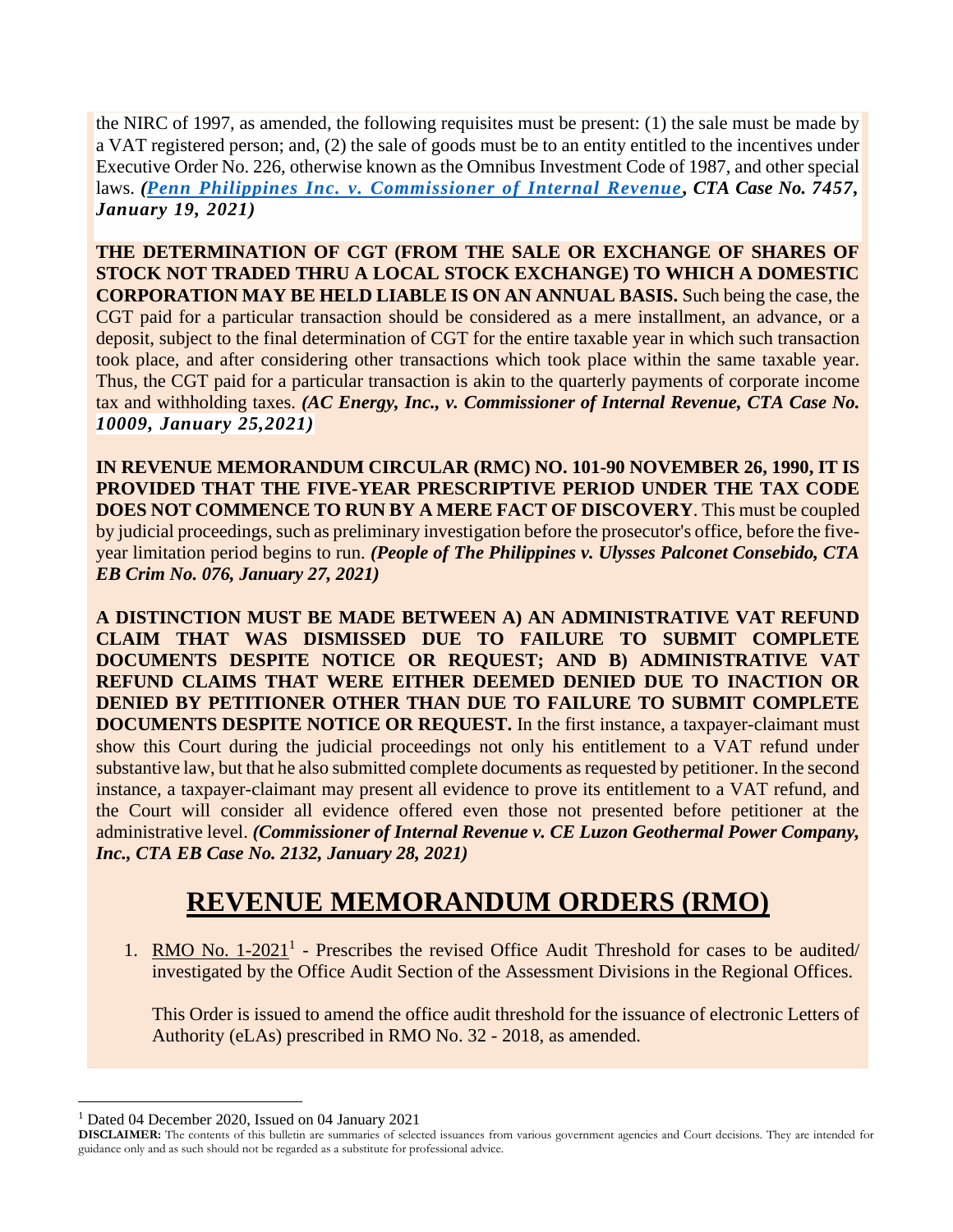Hence, the threshold for the issuance of electronic Letters of Authority (eLAs) to cover the audit/investigation of taxpayers under the jurisdiction of their respective Regional Offices shall be as follows:

| Revenue Region Nos. (RDOs) |                              | <b>Gross Sales/Receipts</b>           |
|----------------------------|------------------------------|---------------------------------------|
| 7A, 7B, 8A, 8B (All)       |                              | Million<br>Php 20,000,000.00          |
|                            |                              | Pesos and below                       |
| 1 (All),                   | 11 (RDO 74),                 | Php 10,000,000.00 Million             |
| 4 (21A, 21B)               | 12(RDO 77)                   | Pesos and below                       |
| 5(All)                     | 13 (RDO 80-82)               |                                       |
| 6 (RDO 29-34)              | 16 (RDO 98)                  |                                       |
| 9A (RDO 54A, 54B, 58, 59)  | 19 (RDO 113A, 113B)          |                                       |
| 9B (RDO 55, 56, 57, 60)    |                              |                                       |
| 2 (RDO 8, 9)               | 13 (RDO 83, 84)              | <b>Million</b><br>Php<br>5,000,000.00 |
| 3 (RDO 13, 15)             | 14 (RDO 88)                  | Pesos and below                       |
| 4 (RDO 17A-20, 21C-23B)    | 15 (RDO 91, 93A)             |                                       |
| 9A (RDO 35, 37, 63)        | 16 (RDO 97, 99-102)          |                                       |
| 9B (RDO 61, 62)            | 17 (RDO 103)                 |                                       |
| 10 (RDO 64-68)             | 18 (RDO 110, 111)            |                                       |
| 11 (RDO 71, 72, 73, 75)    | 19 (RDO 112, 114, 115)       |                                       |
| 12 (RDO 76, 78, 79)        |                              |                                       |
| 2 (RDO 7, 10, 11, 12)      | 14 (RDO 85, 86, 89, 90)      | <b>Million</b><br>Php<br>3,000,000.00 |
| 3 (RDO 14, 16)             | 15 (RDO 92, 93B, 94, 95, 96) | Pesos and below                       |
| 6 (RDO 36)                 | 17 (RDO 104-106)             |                                       |
| 10 (RDO 69,70)             | 18 (RDO 107-109)             |                                       |

2. **RMO No. 2-2021<sup>2</sup>** - Streamlines the reportorial requirements of the Collection Service and the Divisions under it.

This order is issued to streamline the reports in order to:

- a) Rationalize the reports in order to effectively reduce the burden of redundant and voluminous reports, and maximize the time and resources of each office or division;
- b) Provide timely submission of information needed to be delivered by each office and division; and
- c) Prescribe format of the reports.

The frequency, manner of submission, distribution, and the deadline for submission of the required reports are specified in Annex A of the Order, which should be strictly complied with by concerned BIR offices. The reports enumerated in Annex B shall be discontinued.

Reports in soft copies, together with the scanned copy of the transmittal duly signed by the Head of Office, shall be submitted using the e-mail account of the Head of Office or his/her duly authorized representative. The date of e-mail of the sending office shall be deemed the date of receipt.

<sup>2</sup> Dated 10 December 2020, Issued on 05 January 2021

**DISCLAIMER:** The contents of this bulletin are summaries of selected issuances from various government agencies and Court decisions. They are intended for guidance only and as such should not be regarded as a substitute for professional advice.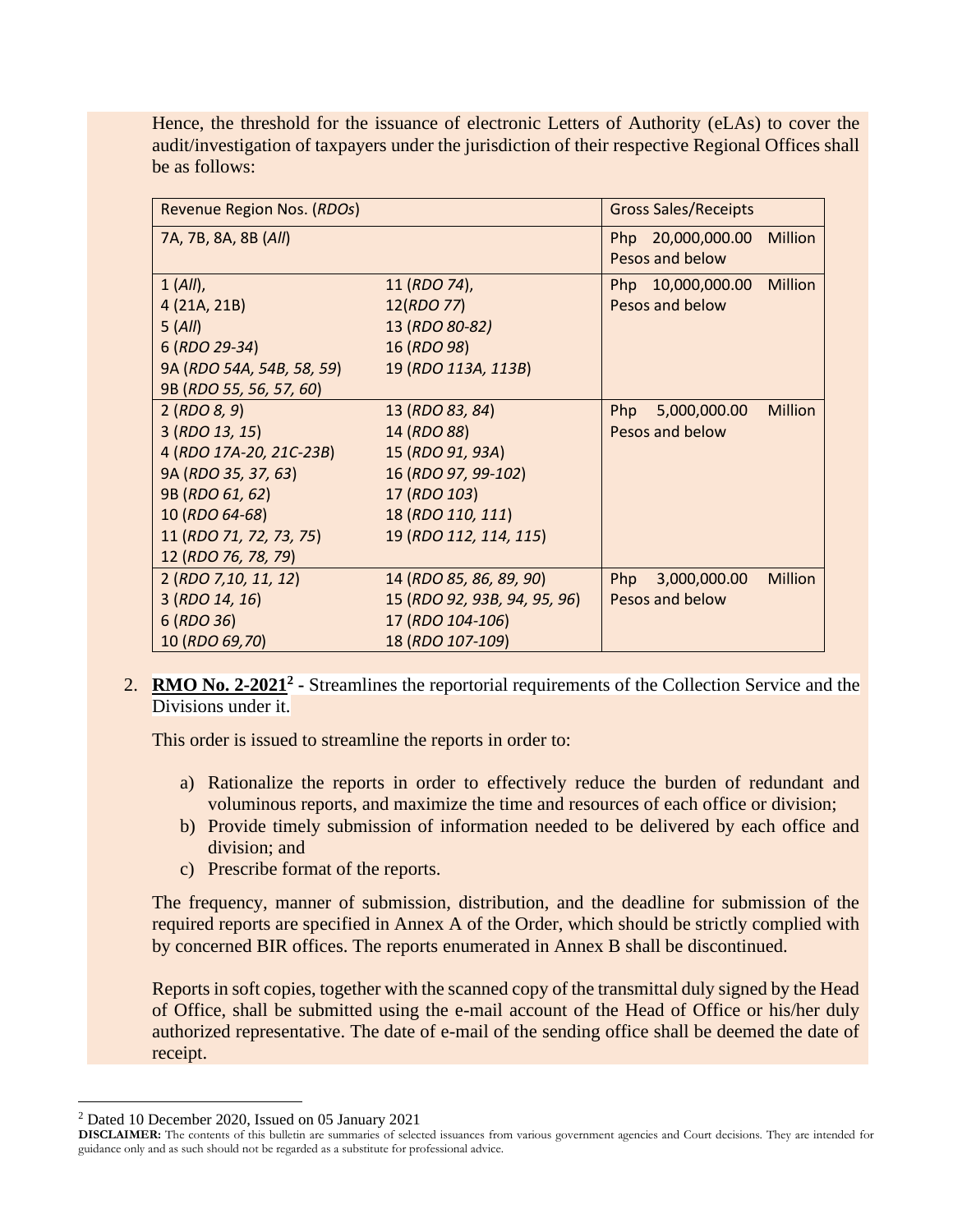Non-compliance with the said reportorial requirements shall be considered a violation of office rules and regulations with penalty, as defined in the Revised Code of Conduct implemented by Revenue Memorandum Order No. 53-2010.

3. RMO No.  $3-2021^3$  - Prescribes the procedures in the implementation of the Biometrics Time and Attendance System (BTAS) in the National Office, amending RMO No. 26-2012.

The *Biometric Time and Attendance System (BTAS)* shall serve and replace the BTR as the new computerized system for attendance monitoring of employees in the National Office and to provide a blueprint for future biometrics system of the Revenue Regional Offices.

In order to ensure the proper usage of the BTAS, and provide a unified policy on attendance and leave management, this order is issued with the following objectives:

- 1. Implement the policies regarding the usage of BTAS, especially on the generation of the Summary Reports of Attendance (SRA) and Daily Time Records (DTR) and to prevent any attempt to tamper or manipulate the actual attendance of officials and employees.
- 2. Achieve uniformity and correctness in reporting, recording and monitoring of leave credits of BIR Personnel.
- 3. To provide fraud-free capture of employees' time records using fingerprints technology.
- 4. Provide the penalties and appropriate sanctions to officials and employees violating provisions of this order.
- 4. RMO No. 4-2021<sup>4</sup> Consolidates the policies and guidelines in the monitoring of attendance and leave management of revenue officials and employees amending RMO No. 28-2008, as amended by RMO No. 21-2011

All revenue officials and employees are required to use the Biometrics Time and Attendance System (BTAS) machines upon arrival in the morning (Check-in), during lunch break (Breakout and Break-in) and upon departure from office (Check-out). However, the following officials and employees are exempted and will only be required to manually log/record their daily attendance in the Daily Record of Attendance/Log Book (DRA) and correspondingly file their Application for Leave (AFL), if any:

- Commissioner of Internal Revenue (CIR)
- Deputy Commissioner of Internal Revenue (DCIR)
- Assistant Commissioner of Internal Revenue (ACIR)
- Head Revenue Executive Assistant (HREA)
- Chief of Staff (OCIR and ODCIR)
- Regional Director (RD)
- Assistant Regional Director (ARD)
- Other personnel as approved by the CIR due to the exigency of the service

<sup>3</sup> Dated 02 December 2020, Issued on 06 January 2021

<sup>4</sup> Dated 03 December 2020, Issued on 06 January 2021

**DISCLAIMER:** The contents of this bulletin are summaries of selected issuances from various government agencies and Court decisions. They are intended for guidance only and as such should not be regarded as a substitute for professional advice.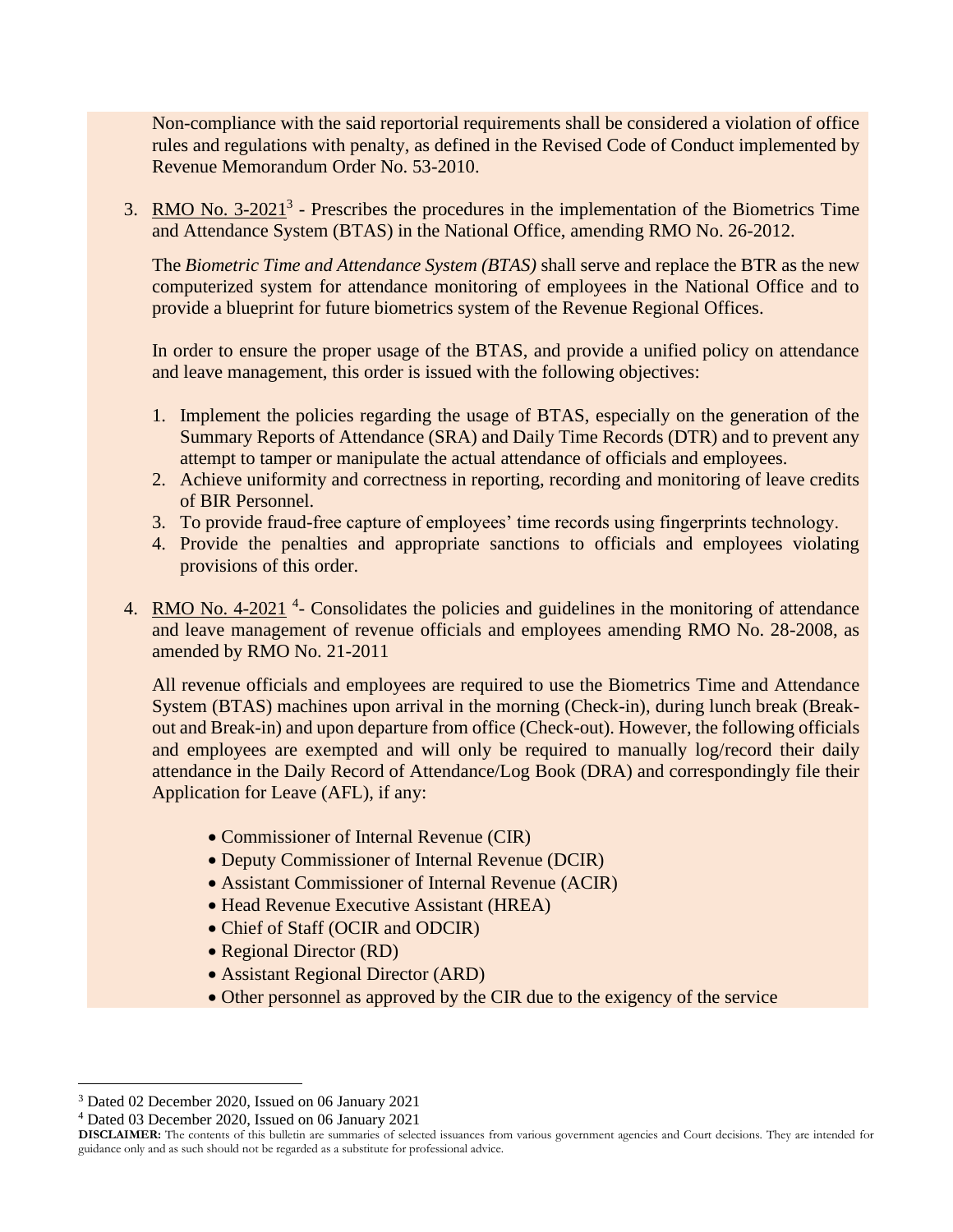• Employees whose fingerprints cannot be read by the biometrics machines due to sickness (skin disease or similar thereof) as validated and approved by their HREA/ARD.

All officials and employees must timely file their AFL with required attachments, if any, for approval/disapproval of their Approving Officer specified in the Order. For BIR NO officials and employees, the AFL must be filed in the ESS, for approval/disapproval.

The National Office (NO) officials and employees are required to file their missing time-log entries in the Employee Self Service (ESS) and provide the reason/s subject for online approval/disapproval by their Head/Assistant Head of Office. However, Regions may manually use the "Justification for Editing Biometrics Entries", for approval/disapproval of their Head of Office, for records and audit purposes, until such time that they procured the required BTAS.

For employees authorized to render overtime (OT), they are required to use the biometrics machines to monitor their extended hours rendered. All employees shall be required to manually log-in in the DRA their check-in, breakout, break-in and check-out, and affixed their signature to record their presence in the Office. Any employee who is absent in the morning is considered to be tardy and is subject to the provisions on Habitual Tardiness, and those who are absent in the afternoon is considered to have incurred undertime, pursuant to Civil Service Commission (CSC) Memorandum Circular (MC) No. 17, s. 2010. Tardiness and undertime incurred is deductible to vacation leave credits only.

There shall be no off-setting of tardiness or absences by working beyond the regular or approved working hours for an equivalent number of minutes or hours by which an officer or employee has been tardy or absent. Employees on half-day/undertime shall be required to check-out in the biometrics machines and log-out in the DRA as they leave the Office.

As a general rule, employees whose duty require them to leave the office and work in the field shall check-in to the biometrics machines, register in the DRA, and accomplish the Daily Time Log Sheet Form signed by the Head of Office, except for instances when using the Biometrics Machine is not applicable as specified in the Order.

Employees availing of a flexi-time schedule shall seek the approval of the CIR. Priority of choice in the time-shift schedule shall be granted to those covered by existing policies such as solo parents, employees caring for senior citizen parents, Persons with Disability (PWD), employees with severe health conditions and undergoing medical procedures.

The time shift of 7:00 a.m.  $-4:00$  p.m. and 9:00 a.m.  $-6:00$  p.m. can only be availed of by those employees whose work require them to be in the office premises most of the time.

All offices are mandated to have at least a functioning skeletal work force for every hour covered by the shifting schedule. It shall be the responsibility of each Head of Office to ensure that the flexi-time schedule will not hamper the continuous delivery of service to the public.

An employee who has an approved flexible working schedule cannot change the chosen time shift one (1) year upon its effectivity.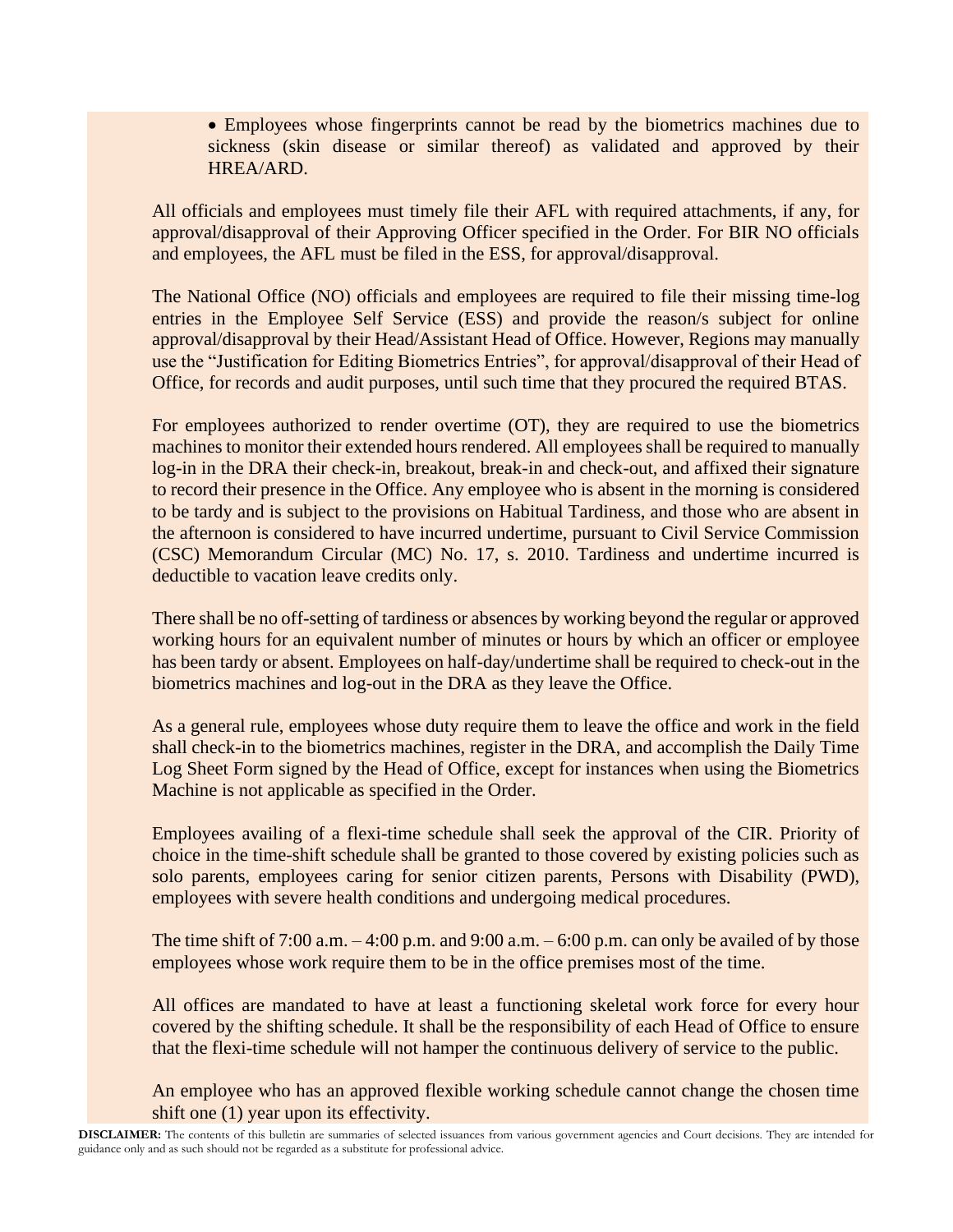The monthly Summary Report of Attendance (SRA) shall indicate information such as the minutes/hours of tardiness and undertimes of an employee per day and for the month as well as his/her leave of absence, among others.

The SRA with complete attachments shall be submitted to the Personnel Division (PD)/Administrative and Human Resource Management Division (AHRMD) on or before the 10th day of the following month. Consequently, the Regional Office SRA shall be submitted to the PD on or before the 15th day of the following month. Supplemental SRA with DTR of employees who were not able to submit the same on time, whether due to prolonged leave, pending issuance of their certificate of court appearance or Revenue Special Order (RSO) signed by authorized signatory, shall be submitted to the PD/AHRMD on or before the 25th of the following month.

The DTR of the employee with corresponding RSO to Department of Finance or other government agencies shall be signed by the Head of the Special Project.

The employee shall be included in the SRA of their mother unit. Large Taxpayers Service (LTS) employees assigned as Zone-in-Charge, Revenue Officer-on Premise (ROOP) and Excise Tax Area (EXTA) personnel shall submit their SRA and DTR to the BIR office where their payroll is being processed.

The Regional Office may procure a biometrics system similar to BTAS used by the NO or a higher specification biometrics system whether fingerprint scanning, face recognition or any other time recording machine, as long as the data output of said units must be compatible to BTAS of the NO in reference to the attached approved Terms of Reference.

Employee who renders work during the prescribe hours are entitled to fifteen (15) days vacation leave (VL) and fifteen (15) days sick leave (SL) credits annually or 1.25 days VL and 1.25 SL credits monthly, with full pay. However, employees with Leave Without Pay (LWOP), their earned leave credits per month will be reduced corresponding to the number of hours or days of their LWOP as per existing CSC Omnibus Rules on leave.

All Heads of Office must approve/disapprove all applications for leave filed by their employees within five (5) working days from receipt thereof, otherwise it shall be deemed approved. When an employee exhausted his/her sick leave credits, he can use his/her VL credits but not viceversa (Section 56 of CSC Omnibus Rules on Leave).

New employees on probationary status may already avail all vacation and sick leave credits earned. However, they cannot avail the Special Privilege Leave (MC6) within their probationary period.

In the exigency of the service, applications for VL may be disapproved. In extreme cases, the Head of Office may recall an employee who is on approved VL. Thereafter, the unused VL shall be credited back to the leave credits of the employee.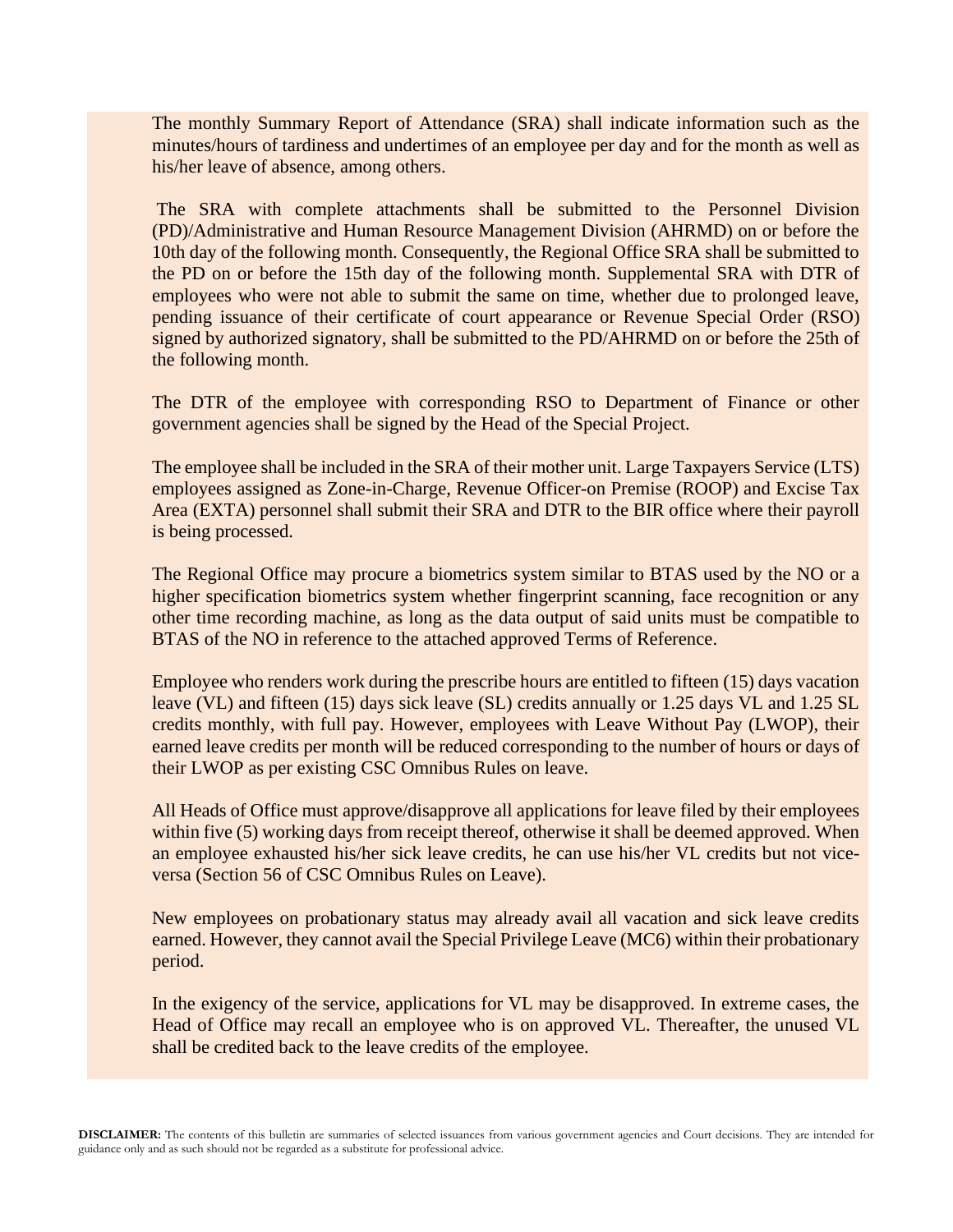Employees who incurred LWOP by exhausting their leave credits shall be cancelled from the General Office Payroll (GOP) and a Supplemental Payroll shall be prepared after compliance or submission of required documents to the PD/AHRMD.

Late submission of DTR and SRA of an office will result to late processing of Representation and Transportation Allowance (RATA) of officials. Non-submission of SRA and DTR for at least one (1) month is sufficient ground for suspension of salaries of all employees assigned at that Office. However, upon submission of the SRA and DTR with justification, the office concerned will be included in the next GOP.

Any employee shall be considered habitually tardy if he incurs tardiness, regardless of the number of minutes, ten (10) times a month for at least two months in a semester or at least two consecutive months in a year pursuant to CSC MC no. 23, series of 1998.

Any employee who incurs undertime, regardless of the number minutes/hours, ten (10) times a month for at least two months in a semester or at least two consecutive months in a year shall be liable for Simple Misconduct and/or Conduct Prejudicial to the Best Interest of the Service, as the case may be, pursuant to CSC MC no. 16, series of 2010.

Any employee in the civil service shall be considered habitually absent if he incurs unauthorized absences exceeding the allowable 2.5 days monthly leave credit under the leave law for at least three (3) months in a semester or at least three (3) consecutive months during the year. Unauthorized absences are those not covered with approved leave application or not notifying the immediate supervisor of his sick leave or emergency within the first two (2) hours of work in the morning/beginning hour of work for the day.

An employee is guilty of loafing if he/she incurs frequent unauthorized absences from duty during office hours. Head of Office shall report erring employees who are habitually absent/tardy/undertime/loafing to the Internal Investigation Division (IID) or Regional Investigation Division (RID), for issuance of a Show-Cause Order.

An employee who is on Absent Without Official Leave (AWOL) for at least thirty (30) calendar days shall be recommended by the ACIR/RD for dropping from the rolls. However, Heads of Office are reminded of their responsibility to immediately issue a Return-to-Work Order (RTWO) to employees on AWOL before recommending their dropping from the rolls. An Employee who is on LWOP exceeding one (1) year shall be automatically dropped from the rolls pursuant to Section 62, MC 41, series of 1998 of the CSC.

Separated employees shall be reported to the PD/AHRMD within five (5) working days upon receipt of the letter of retirement/resignation/death certificate to avoid salary overpayment. The Head of Office shall be required to accomplish and submit the Report of Separated Employees to the PD/AHRMD, for cancellation in the GOP.

An employee who transferred to the BIR from another government agency must submit a certificate of transferred leave credits issued by the Personnel Officer of the agency to the PD/AHRMD within sixty (60) days from reporting for duty.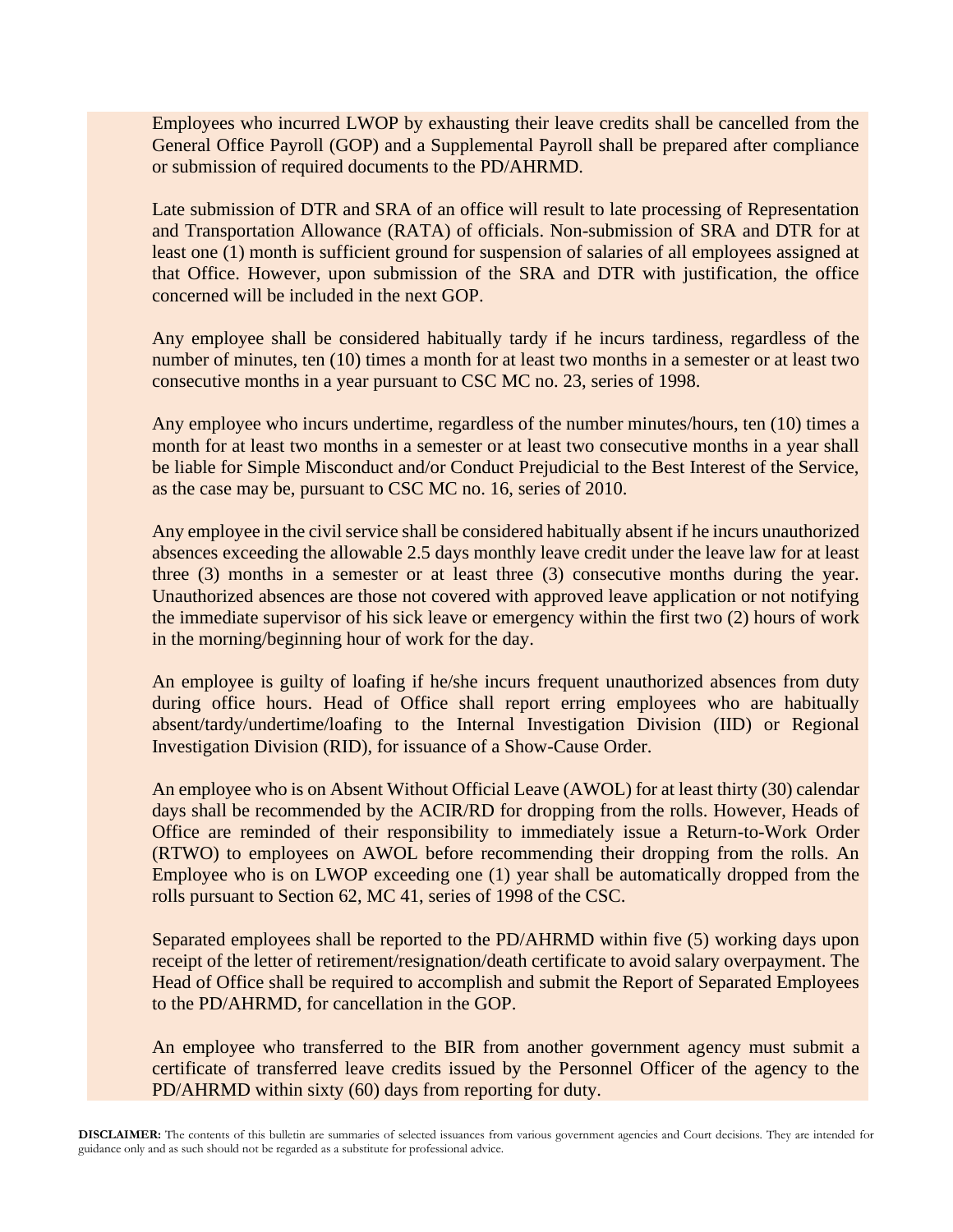For employees required to secure National or Regional Office Clearance, such as thirty (30) days leave or more, separation from service, etc., the Certificate of LWOP shall be attached by the PD/AHRMD and the corresponding payment are already indicated in the clearance with the attached official receipt issued by GSD/AHRMD-GSS.

The penalties for frequent unauthorized absences from duty during regular office hours and loafing; habitual tardiness and undertime; and non-compliance with the provisions of this RMO are prescribed in the Order.

5. RMO No.  $5\text{-}2021^5$  - Amends certain provisions of RMO No. 18-2020 relative to application to participate in virtual learning and development programs

This order is issued to amend the policies for official local or foreign virtual learning and development program and procedures, including documentary requirements, for application to participate in virtual learning programs as provided under RMO No. 18-2020.

All invitations for official virtual learning and development programs shall be published thru Training Issuance. Direct application or self-solicited local and foreign scholarship, training, seminar, conference, or any other similar activities are discouraged.

All applications for official virtual learnings shall be subjected to Personnel Development Committee (PDC) or the Regional PDC (RPDC) deliberation. For foreign sponsored virtual learning, all applicants (whether from the National or Regional Offices) shall be processed by Training Management Division (TMD), subject to the deliberation and approval of the PDC at the National Office. For local-sponsored virtual learning, National Office applicants shall be processed by TMD, subject to the deliberation and approval of the PDC while Regional office applicants shall be processed by Administrative and Human Resource Management Division (AHRMD), subject to the deliberation and approval of the RPDC.

Applicant/s shall secure an email endorsement from the Deputy Commissioner (DCIR), Assistant Commissioner (ACIR) or Regional Director (RD) approving their application to the virtual learning. Applications lacking email endorsement from the DCIR/ACIR/RD shall not be processed. Applicants should be endorsed by the PDC/RPDC before registering to any official virtual learning program.

BIR officials and employees shall only be granted virtual learning deemed essential for the performance of their work activities. As such, those directly involved or performing functions connected with the subject matter of the learning and development program shall be prioritized.

All free-of-charge virtual learning and development programs will have no limitation on the number of attendee/s per office/division/district. Attendee/s should have no pending service obligation from previous official local or foreign learning and development programs. However, if there is really a need for the employee/s to attend the virtual learning, the employee/s shall submit a justification via email from the ACIR/RD but still subject to the recommendation and approval of the PDC/RPDC.

<sup>5</sup> Dated 29 December 2020, Issued on 15 January 2021

**DISCLAIMER:** The contents of this bulletin are summaries of selected issuances from various government agencies and Court decisions. They are intended for guidance only and as such should not be regarded as a substitute for professional advice.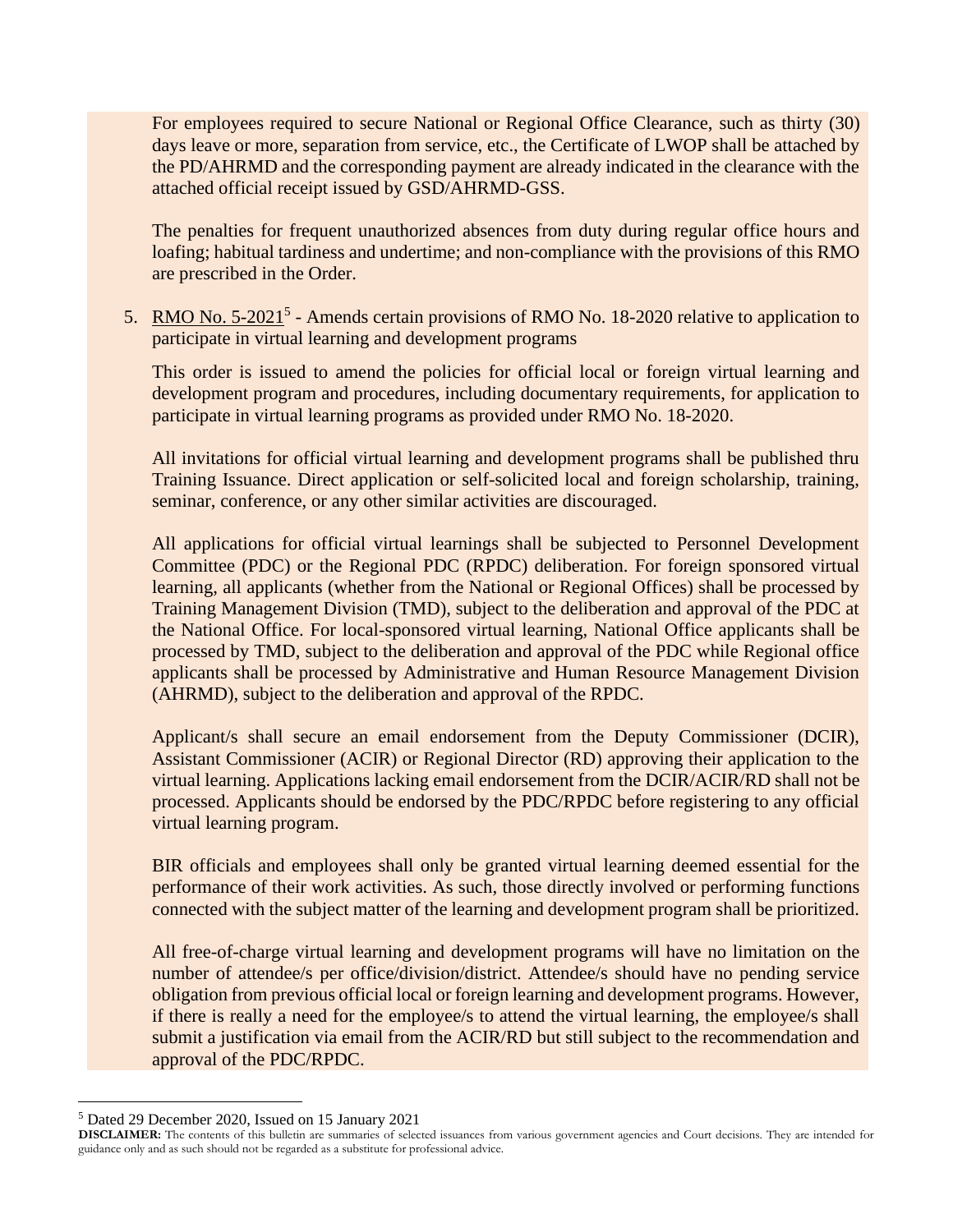Only two (2) qualified applicants per office/division/district shall be allowed to attend localsponsored virtual learning and development program that requires funding. In cases of exigencies of the service, participants exceeding the number specified above may be sent upon recommendation of the PDC/RPDC, provided that the training activity is included in the office's Project Procurement Management Plan (PPMP).

Selected and approved employee/s shall make the arrangements to participate in local or foreign-sponsored virtual learning, such as registering or coordinating with the service provider, signing up for learning initiatives, requesting and coordinating with the Finance Service/Division for funding approval and others. If funded by the BIR, a cost relating to training fees shall be charged to the office's approved PPMP. Payment to the virtual learning and development program shall be made only upon receipt of confirmation/approval from the course administrator of the learning institution.

Participation to the official virtual learning and development programs may be included in the list of trainings upon submission of certificate of completion/attendance given by the external learning institution. Certificate of completion/attendance shall be forwarded to the Chief, Training Delivery Division, copy furnished Chief, TMD.

The scholar/grantee of official local and foreign-sponsored virtual learning shall be required to serve the agency or other government office or instrumentality as the exigencies of the service may require, for a period set hereunder.

| <b>DURATION</b>                 | <b>SERVICE OBLIGATION</b> |
|---------------------------------|---------------------------|
| 6 months or more                | 2 years                   |
| 2 months but less than 6 months | 1 year                    |
| less than 2 months              | 6 months                  |
| less than 1 month               | 3 months                  |

Scholarship/training service contract shall come into force and effect after the last day of the virtual learning and development program. The grantee/trainee shall serve as a Subject Matter Expert for training materials that will be developed.

Official or employee with salary grade 27 and below may not be allowed to attend to foreignsponsored virtual learning and development program when they are due to retire within six (6) months after the said program.

The amended procedures, including documentary requirements, for application to participate in virtual learning and development programs are specified in the Order.

**6.** RMO No. 6-2021<sup>6</sup> - Prescribes the revised guidelines on the assignment and re-assignment of Revenue Officers involved in Excise Tax functions to establishments where articles subject to Excise Tax are made or kept based on Republic Act Nos. 10963, 11346 and 11467

<sup>6</sup> Dated 28 December 2020, Issued on 21 January 2021

**DISCLAIMER:** The contents of this bulletin are summaries of selected issuances from various government agencies and Court decisions. They are intended for guidance only and as such should not be regarded as a substitute for professional advice.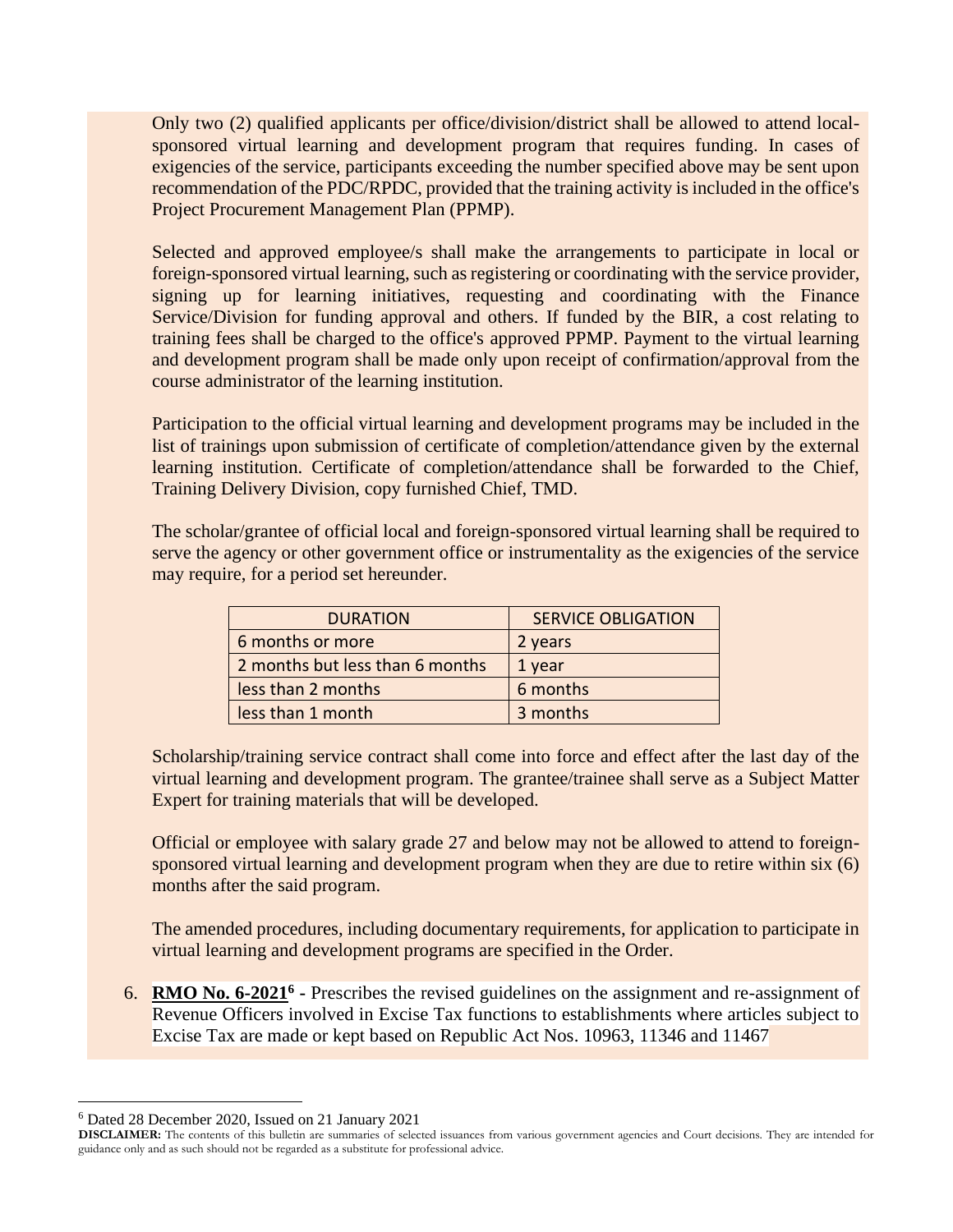This Order amends the previously issued guidelines under RMO No. 26-2017 dated June 14, 2017 and expands the coverage of Excisable Industry such as Sweetened Beverage, Cosmetics, Heated Tobacco and Vapor Products. Rezoning and reassignment are necessary to ensure the following:

- a. Equitable deployment of Revenue Officers on Premise (ROOPs) based on their individual performance and expertise;
- b. Optimum distribution of ROOPs to establishments, particularly those whose operators require effective supervision and strict monitoring which are crucial to the Bureau's efficient collection of excise taxes; and
- c. Establishment of data base through internal and external stakeholder's coordination for related excisable products information. Such expansion resulted to an increase in the number of excise taxpayers and its production plants, warehouses and/or depots requiring supervision and monitoring by a limited number of internal revenue officers involved in excise tax functions.

Assignment/re-assignment of ROOPs in Establishments Engaged in the Manufacture/Importation/Export of Excisable Products (EEMIEPs) every two (2) years thru a Revenue Travel Assignment Order/Revenue Special Order (RTAO/RSO) issued by the Commissioner shall be based on the following criteria:

- a. Individual Performance Commitment and Review (IPCR) rating for the last two (2) semesters;
- b. Industry Exposure;
- c. Involvement in Projects; and
- d. Other factors which shall include report of discrepancy/finding resulting into assessment and/or collection.

For purposes of optimizing ROOP distribution, establishments shall be classified according to type of taxpayers (whether manufacturer, importer, trader/dealer, etc.) and then prioritized and ranked according to:

a) amount of annual Excise Tax payments based on removals for the last three (3) years and;

b) average growth rate on Excise Tax payments based on removals for the last three (3) years.

No ROOP shall be re-assigned back to his last two (2) consecutive assignments in Zones except in meritorious cases. In the case of Excise Tax Areas (EXTAs), however, a ROOP may be allowed to be re-assigned to an establishment engaged in the manufacture of excisable products where he/she was previously assigned prior to his present place of assignment, only when deemed necessary.

As a general rule, the re-assignment of ROOPs and Zone-in-Charge (ZIC) deployed in Zones I to XVII shall be limited to establishments located within the areas of Zones I to XVII. Likewise,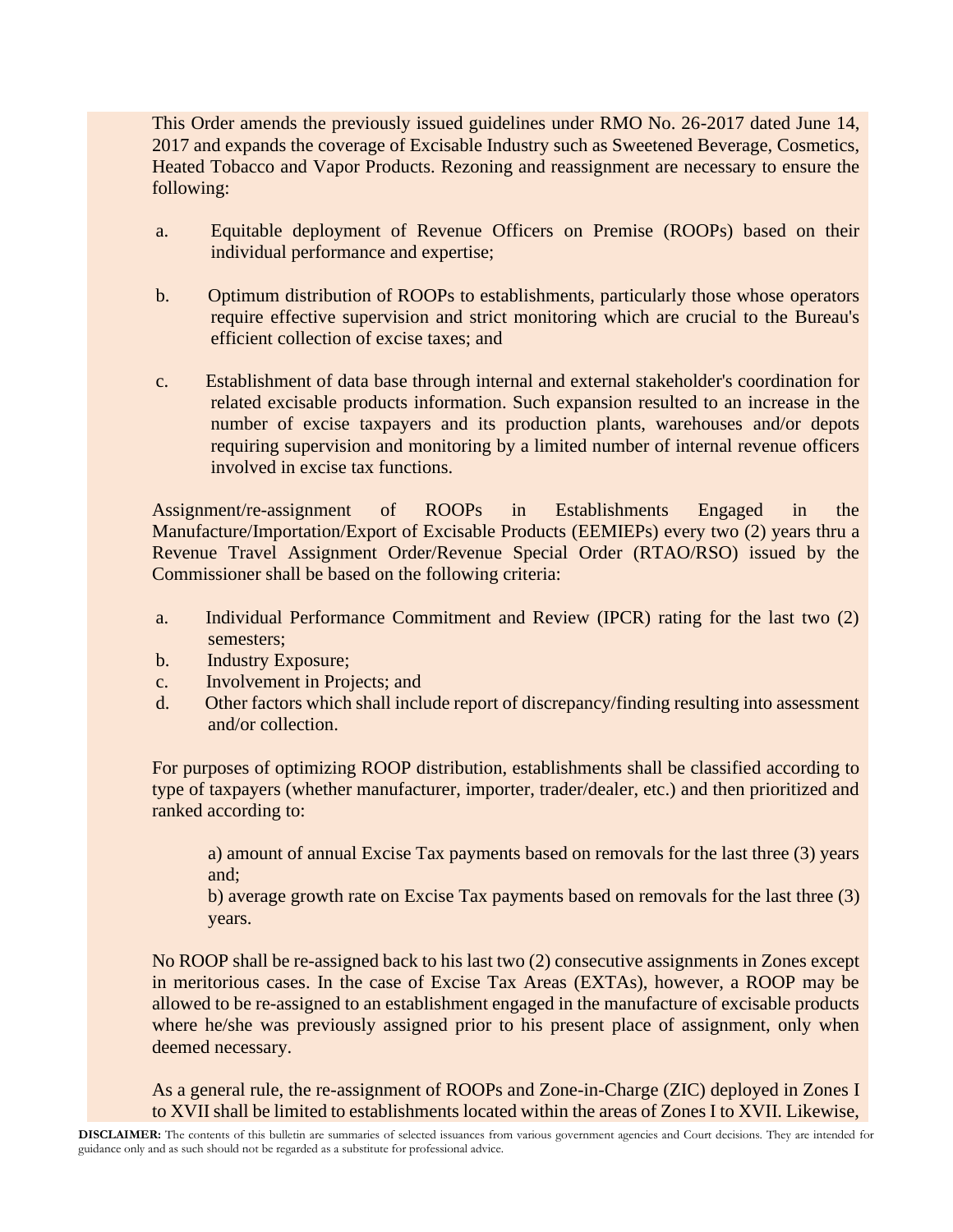re-assignment of ROOPs and Area Supervisors of EXTA shall be limited to establishments located within the jurisdiction of a particular EXTA. Provided, however, that when the exigencies of the revenue service so require, ROOP, Area Supervisor assigned in Zones I to XVII may be deployed to EXTA or vise-versa.

# **REVENUE MEMORANDUM CIRCULARS (RMC)**

- 1. RMC No. 1-2021<sup>7</sup> Circularizes the consolidated Price of Sugar at Millsite for the Month of November 2020
- 2. **RMC No. 2-2021<sup>8</sup>** Prescribes the guidelines in the handling of enlisted/delisted Large **Taxpayers**

Pertinent to the postponement of the effectivity of the Enlisting/Delisting of Large Taxpayers, with reference to RMC No. 112 -2020, the following guidelines to be observed effective 1 January 2021:

- a. All transactions of the affected enlisted taxpayers, effectivity of which was postponed up to 1 January 2021, shall continue and remain to be handled by the Revenue District Offices (RDOs) where they are registered prior to 1 July 2020;
- b. Transactions of delisted taxpayers may likewise now be accommodated and handled by the RDO having jurisdiction over the said taxpayers.
- 3. RMC No. 3-2021<sup>9</sup> Published the updated list of FOI Receiving Officers and one-page FOI Manual pursuant to Freedom of Information Memorandum Circular No. 01, s. 2020.
- 4. RMC No.  $4\text{-}2021^{10}$  Prescribes the guidelines in the filing of tax returns, including the required attachments, and payment of internal revenue taxes.

Taxpayers required to use or voluntarily opt to use the eBIRForms can file their tax returns electronically and pay the corresponding taxes due thereon through any of the following:

- a. Authorized Agents Banks (AABs) under the jurisdiction of the concerned Revenue District Office (RDO) where the taxpayer is registered.
- b. Revenue Collection Officers (RCOs) under the RDO where the taxpayer is registered through the Mobile Revenue Collection Officer System (MRCOS) in areas where there are no AABs.
- c. Electronic Payment

Taxpayers who shall avail of the electronic payment (ePay) may access the ePay facilities by accessing the BIR website.

<sup>7</sup> Dated 17 December 2020, Issued on 05 January 2021

<sup>8</sup> Dated 06 January 2021, Issued on 08 January 2021

<sup>9</sup> Dated 06 January 2021, Issued on 08 January 2021

<sup>10</sup> Dated 22 December 2020, Issued on 08 January 2021

**DISCLAIMER:** The contents of this bulletin are summaries of selected issuances from various government agencies and Court decisions. They are intended for guidance only and as such should not be regarded as a substitute for professional advice.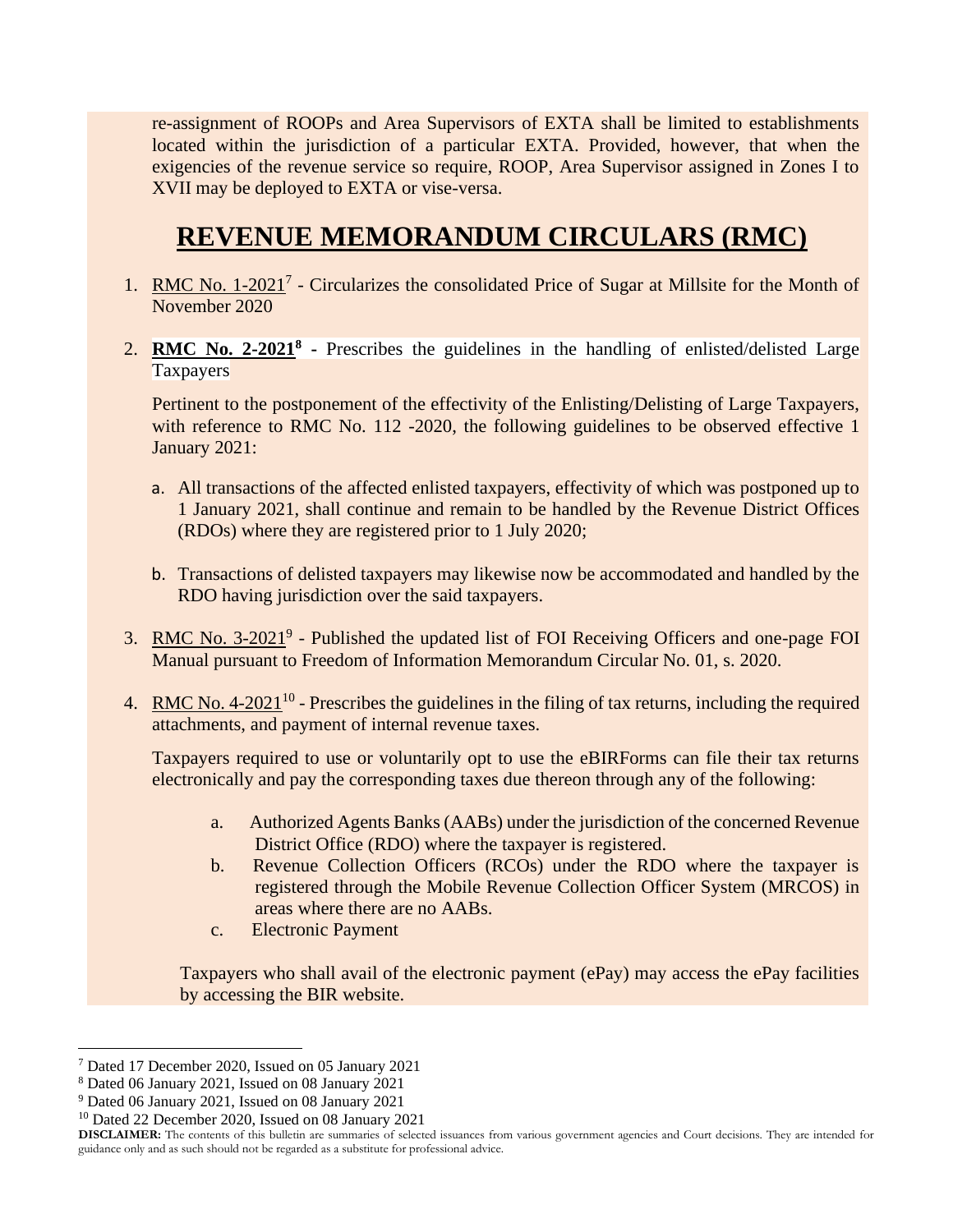Taxpayers who will avail of Mobile Payment (GCash or PayMaya) shall download and install the GCash or PayMaya mobile application from the Google Play Store, Apple App Store or Huawei AppGallery.

Taxpayers/holders of BancNet ATM Card should register their account with BancNet in order to avail the bank's online payment facility. Taxpayers who have an account with the following BancNet participating banks can use their ATM Card in paying taxes online with LBP's Link.Biz Portal and DBP's Pay Tax Online:

- Asia United Bank
- BPI Direct BanKo
- CTBC Bank
- Citystate Savings Bank
- •Development Bank of Philippines
- Enterprise Bank
- Entrepreneur Bank
- Equicom Savings Bank
- MASS SPECC
- •Philippine Bank of Communications
- Phil. Postal Savings Bank
- Philippine Veterans Bank
- Philtrust Bank
- Sterling Bank of Asia
- Sun Savings Bank
- Tiaong Bank

Taxpayers shall bear any convenience fee that may be charged by banks and/or mobile companies for using their online payment facilities. Annex "A" of the Circular contains the steps on how to pay online.

The following taxpayers are required to use eBIRForms:

| Taxpayer                                                                                                                                                                                                                                                                                                              | Related         |
|-----------------------------------------------------------------------------------------------------------------------------------------------------------------------------------------------------------------------------------------------------------------------------------------------------------------------|-----------------|
|                                                                                                                                                                                                                                                                                                                       | <b>Issuance</b> |
| <b>Top Withholding Agents</b>                                                                                                                                                                                                                                                                                         | RR No. 31-2020  |
| Accredited Tax Agents/Practitioners and all its client-taxpayers                                                                                                                                                                                                                                                      |                 |
| Accredited Printers of Principal and Supplemental Receipts/Invoices                                                                                                                                                                                                                                                   | RR No. 6-2014   |
| One-Time Transaction (ONETT) taxpayers who are classified as real<br>estate dealers/developers; those who are considered as habitually<br>engaged in the sale of real property who are using/filing BIR Form No.<br>1606, together with the BIR Form No. 2000OT and regular taxpayers<br>already covered by eBIRForms | RR No. 9-2016   |
| Those who shall file a "No Payment Return"                                                                                                                                                                                                                                                                            |                 |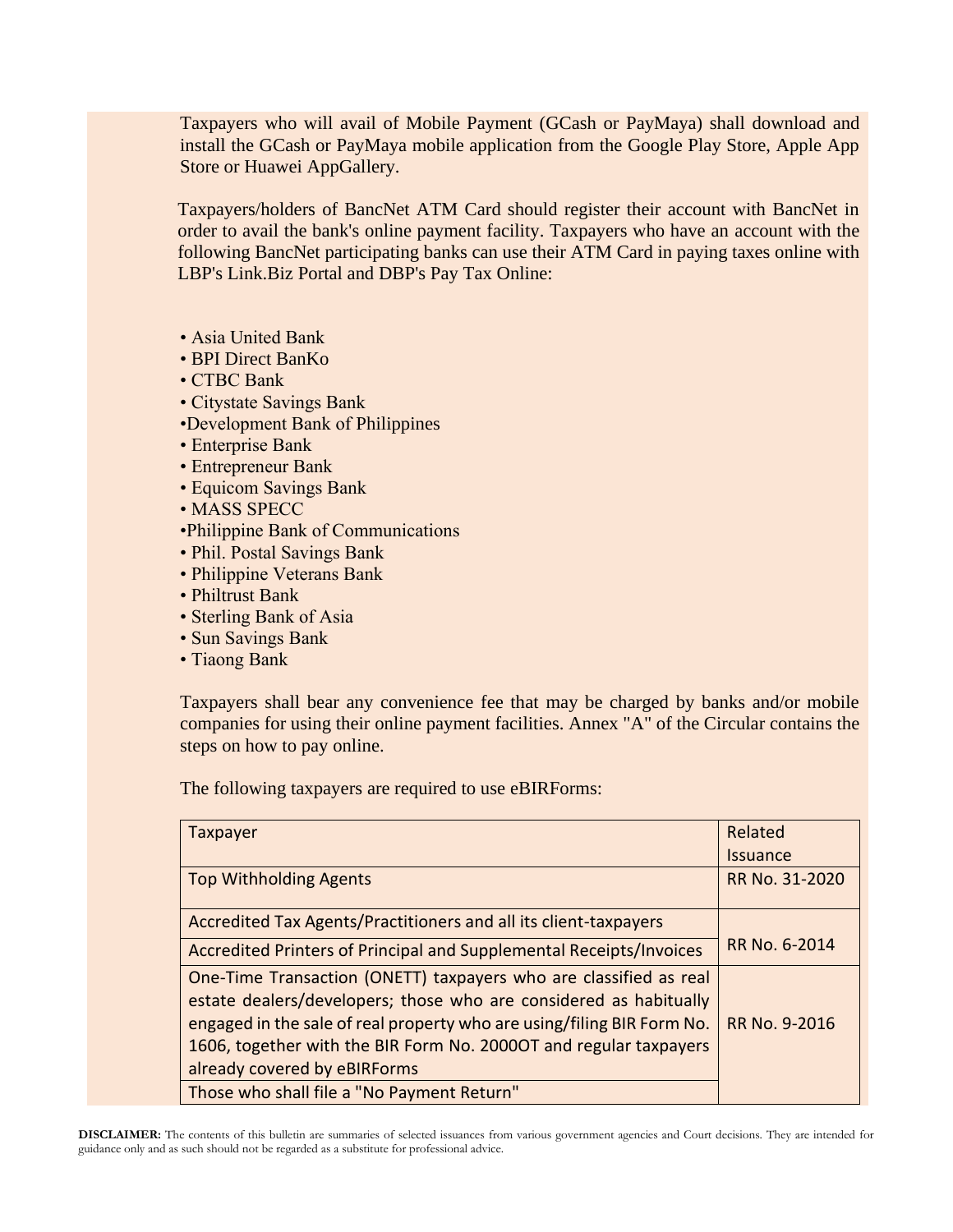| Government-Owned-or-Controlled Corporations (GOCCs)                  | RR No. 9-2014 |
|----------------------------------------------------------------------|---------------|
| Local Government Units (LGUs), except barangays                      |               |
| Cooperatives registered with National Electrification Administration |               |
| (NEA) and Local Water Utilities Administration (LWUA)                |               |

Hereunder is the List of Taxpayers mandated to use the eFPS.

| Taxpayer                                                         | Related         |
|------------------------------------------------------------------|-----------------|
|                                                                  | <b>Issuance</b> |
| Taxpayer under Taxpayer Account Management Program (TAMP)        |                 |
| Accredited Importer and Prospective Importer                     | RR No. 10-2014  |
| <b>National Government Agencies (NGAs)</b>                       | RR No. 1-2013   |
| <b>All Licensed Local Contractors</b>                            | RR No. 10-2012  |
| Enterprises enjoying Fiscal Incentives (PEZA, BOI, Various Zone  | RR No. 1-2010   |
| Authorities, etc.)                                               |                 |
| To 5,000 Individual Taxpayers                                    | RR No. 6-2009   |
| Corporations with Paid-Up Capital Stock of #10 Million and above | RR No. 10-2007  |
| Corporations with Complete Computerized Accounting System (CAS)  | RR No. 10-2007  |
| Government Offices, in so far as remittance of withheld VAT and  | RR No. 1-2013   |
| business tax is concerned                                        |                 |
| <b>Government Bidders</b>                                        | RR No. 3-2005   |
| <b>Insurance Companies and Stockbrokers</b>                      | RR No. 7-2044   |
| Large Taxpayers                                                  | RR No. 2-2002,  |
|                                                                  | as amended      |
| Top 20,000 Private Corporations                                  | RR No. 2-98, as |
|                                                                  | amended         |

The above-mentioned taxpayers who are not yet enrolled in the eFPS and have not yet enrolled in any eFPS-AAB shall use the eBIRForms for e-filing and pay the corresponding taxes through any payment facilities available. In case of newly-created tax returns that are not yet available in the eFPS facility but already available in the eBIRForms, taxpayers shall file the said returns using the eBIRForms and pay through any payment channel enumerated in Section I (A) of the Circular. Taxpayers who are otherwise not required to file electronically (either through the eBIRForms or the eFPS), nor voluntarily opt to do so, shall use the electronic or computer-generated returns or photocopied returns in its original format and in Folio/Legal size bond paper.

In the issuance and accomplishment of checks for the payment of internal revenue taxes, the taxpayer shall indicate in the space provided for "PAY TO THE ORDER OF" the following data: (1) presenting/collecting bank or the bank where the payment is to be coursed and (2) FAO (For the Account of) Bureau of Internal Revenue as payee. For Manager's or Cashier's Checks, the issuing bank shall indicate on the space for "PAY TO THE ORDER OF' the following data: (l ) presenting/collecting bank or the bank where the payment is to be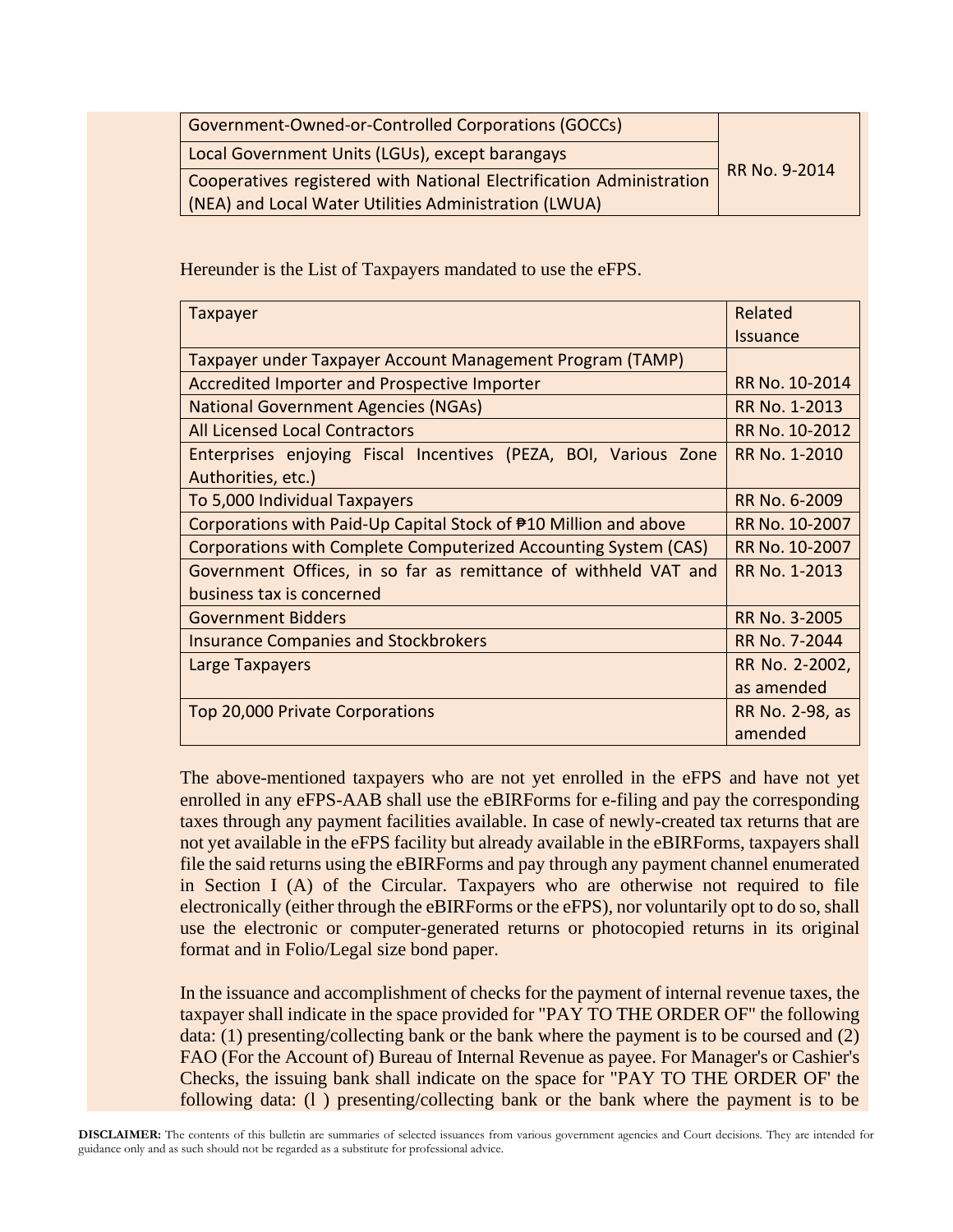coursed and (2) FAO (For the Account of) Bureau of Internal Revenue as payee and under the \*Account Name\* the Taxpayer's Name and Taxpayer Identification Number (TIN).

Electronically filed and/or paid returns using eBIRForms or eFPS without any attachment required, need not submit printed copy or e-filed tax returns to the office under the Large Taxpayers Service/Revenue District Offices.

Taxpayers with required attachments to their duly filed and paid tax returns shall be submitted through [esubmission@bir.gov.ph.](mailto:esubmission@bir.gov.ph)

However, for attachments to Annual/Quarterly ITRs duly filed electronically, an additional option is given to taxpayers otherwise not required to submit via SAWT their claimed tax credits per existing regulations. They may submit via Electronic Audited Financial Statement (eAFS) system. The email confirmation received from-eAFS shall serve as proof of submission of said attachments.

Filing of "No Payment Returns" by non-eFPS users shall be made electronically through the eBIRForms facility. Taxpayers who filed "No Payment Returns" electronically shall likewise be required to file for their subsequent tax filings electronically, regardless of payments.

However, the following can file manually their "No Payment Returns" with the RDO where they are registered using the electronic or computer-generated returns or photocopied returns in its original format and in Legal/Folio size bond paper.

- a. Senior Citizen (SC) or Persons with Disabilities (PWDs) filing for their own returns;
- b. Employees deriving purely compensation income from two or more employers, concurrently or successively at any time during the taxable year, or from a single employer, although the income of which has been correctly subjected to withholding tax, but whose spouse is not entitled to substituted filing; and,
- c. Employees qualified for substituted filing under RR No. 2-98 Sec. 2.83.4, as amended, but opted to file for an ITR and are filing for purposes of promotion, loans, scholarships, foreign travel requirements, etc.

In general, taxpayers who are required to file electronically but filed and paid manually shall be liable for violation tantamount to Wrong Venue filing pursuant to Section 248(A)(2) of the NIRC of 1997. In case of unavailability of eFPS covered by a duly released Advisory, taxpayers shall electronically file through the eBIRForms facility and pay the corresponding tax due thereon through the payment facilities provided for in item I.A of this Circular. However, in case of unavailability of both eFPS and eBIRForms facility through a duly released Advisory, taxpayers shall observe the procedures in manual filing and payment of taxes as provided for in Item Il of this Circular.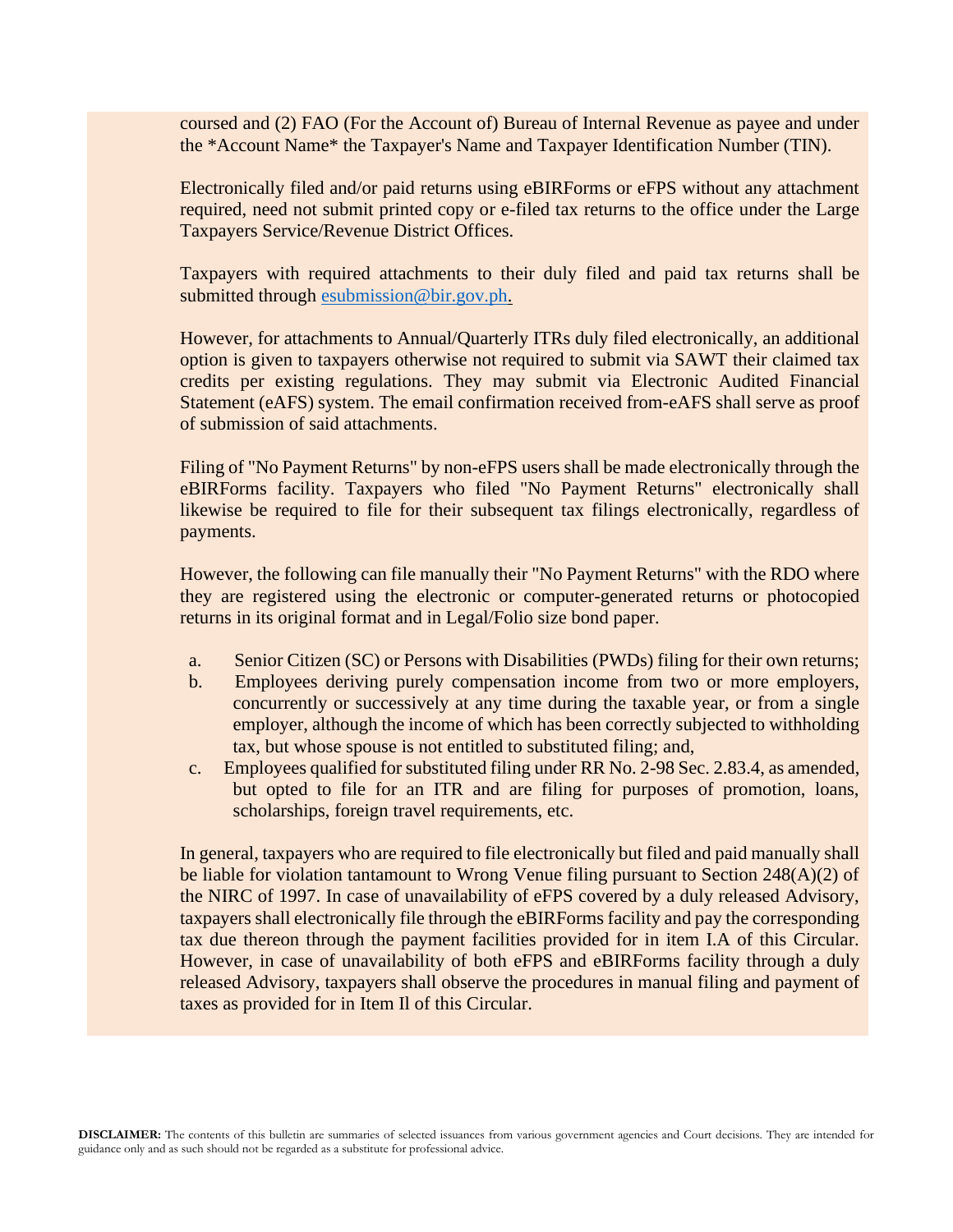5. RMC No.  $5\text{-}2021^{11}$  - Provides the simplified policies on the application for registration of Computerized Accounting System, Computerized Books of Accounts and/or its components, including Electronic Storage System, middleware and other similar systems

Similar Systems shall not be required to secure a Permit to Use (PTU). Instead, the "System" shall be registered subject to the following policies:

- A. Register the "System" by submitting the documentary requirements stated on the "Checklist of Documentary Requirements" (CDR) (Annex "A") to the RDO where the taxpayer is registered. BIR Form No. 1900 shall no longer be required.
- B. The "System" shall comply with the standards set forth under Annex "B" of the RMC. Otherwise, taxpayer-user shall be subject to penalties provided under Revenue Memorandum Order (RMO) No. 7-2015 and other existing revenue issuances.
- C. Upon submission of complete documentary requirements, an Acknowledgement Certificate (AC) (Annex "C") shall be issued within three (3) working days from receipt of the complete documents by the RDO. Permit to Use CAS, CBA and/or Components shall no longer be required.
- D. System demonstration or pre-evaluation shall not be required prior to the use of the "System". However, post-evaluation shall be conducted by the concerned RDO to determine compliance of the "System" registered with the Bureau to the standards set forth in Annex "B".
- E. All taxpayers with existing PTU CAS, CBA and/or its Components shall NOT be required to apply for registration. The approved PTU previously issued by the Bureau shall still be valid, except for the following circumstances:
	- PTU was revoked upon discovery of its non-compliance with existing revenue issuances during the conduct of authorized audit activity, Tax Compliance Verification Drive (TCVD) or Post-Evaluation.
	- Existence of major system enhancement or upgrade, which will require the filing of a new application for registration of the "System". In this case, the taxpayer must submit a new application for registration.
- F. Taxpayer must submit a new application for registration in case of major system enhancement.

In case a taxpayer is found to have used an enhanced/upgraded system/software/application without registering with the BIR prior to the use of such enhanced "system", the PTU originally issued shall be automatically revoked or the registration shall have no effect from the time the enhanced/upgraded system/software/application is adopted by the taxpayer and may still be subjected to applicable penalty under existing revenue issuances.

G. In case of any minor system enhancement, e.g., user interface modification, bug fixes, performance improvements, etc., the taxpayer must submit a written

<sup>11</sup> Dated 28 December 2020, Issued on 08 January 2021

**DISCLAIMER:** The contents of this bulletin are summaries of selected issuances from various government agencies and Court decisions. They are intended for guidance only and as such should not be regarded as a substitute for professional advice.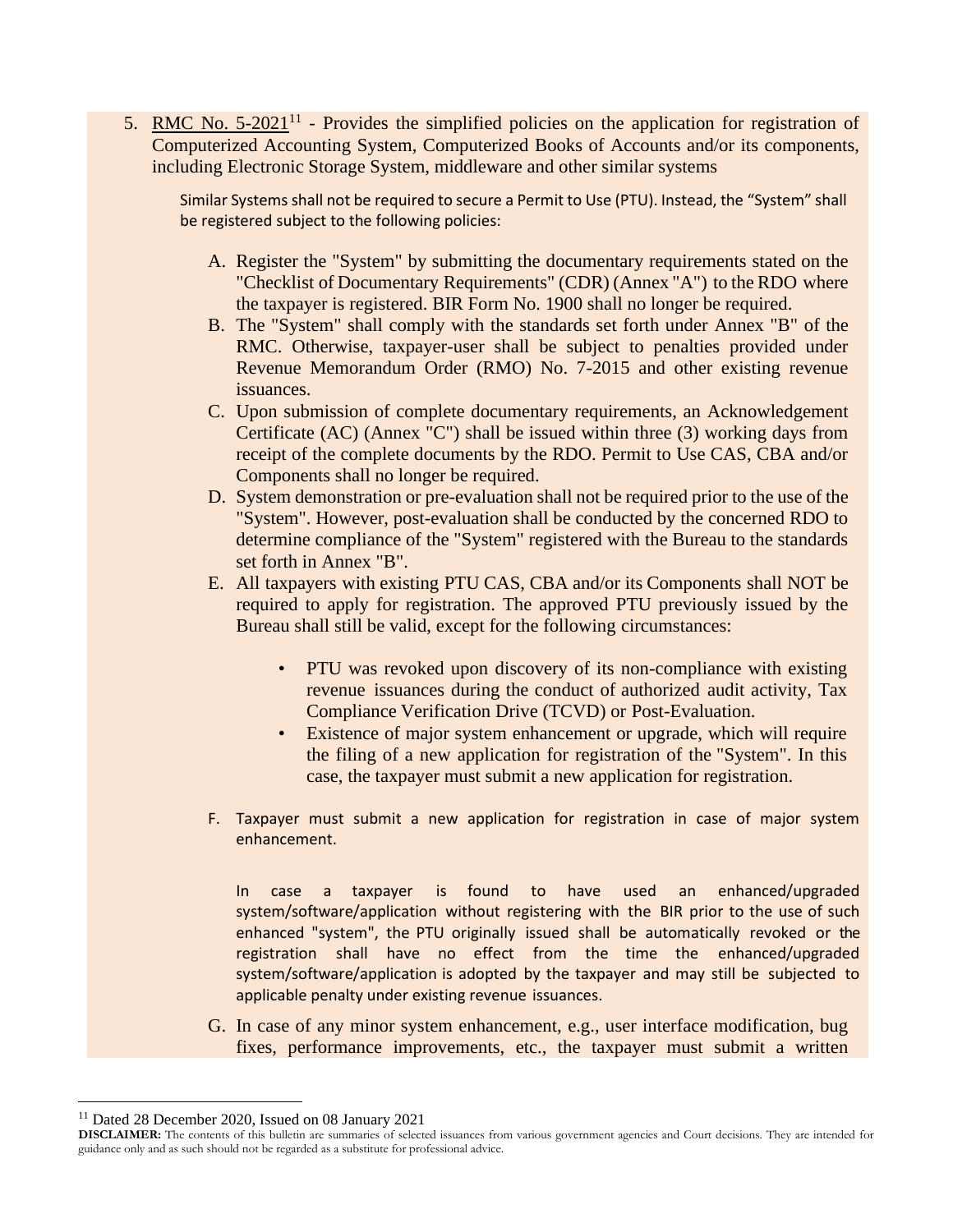notification to their registered RDO/LT Office stating the specific minor enhancements on the system.

The detailed guidelines and procedures shall be provided regarding the registration of the

"System" in a separate revenue issuance.

#### 6. RMC No. 6-2021**<sup>12</sup> -** Prescribes the revised BIR Form No. 2200-M [Excise Tax Return for Mineral Products January 2018 (ENCS)

The revised manual return is already available in the BIR website (www.bir.gov.ph) under the BIR Forms-Excise Tax Return Section. However, the form is not yet available in the Electronic Filing and Payment System (eFPS) and Electronic Bureau of Internal Revenue Forms (eBIRForms); thus, eFPS/eBIRForms filers shall continue to use the BIR Form No. 2200-M in eFPS and in Offline eBIRForms Package v7.7 in filing and paying the excise tax due. Once the return becomes available in the eFPS and in the Offline eBlRForms Package, a separate revenue issuance shall be released to announce its availability.

Manual filers shall download the PDF version of the form, print the form and completely fill out the applicable fields, otherwise penalties under Sec. 250 of the Tax Code, as amended, shall be imposed.

7. RMC No. 7-2021<sup>13</sup> - Announces the availability of the Alphalist Data Entry and Validation Module (Version 7.0) and its updated file structures, standard file naming convention and jobaids.

The enhanced version now includes the alphalists for BIR Form Nos. 1600-PT, 1600-VT, 1604-C, 1604-F, 1604-E, as well as for the new BIR Form No. 1621 (Quarterly Remittance Return of Tax Withheld on the Amount Withdrawn from Decedent's Deposit Account) prescribed under Revenue Memorandum Circular Nos. 62-2018 and 76-2019. In addition, the generation process of the annual alphalists for 1604-E and 1604-F has been simplified under the Quarterly Alphalists of Payees, eliminating the need of manual re-encoding of the information.

The revised file structures of the alphalists enumerated below, the revised standard file naming convention, and the revised job aids are contained in Annexes "A", "B" and "C" of the Circular.

- 1. Monthly Alphalist of Payees under BIR Form Nos. 1600-VT and 1600-PT
- 2. Quarterly Alphalist of Payees under BIR Form Nos. 1601-FQ, 1601-EQ, and 1621
- 3. Annual Alphalist of Payees under BIR Form Nos 1604C, 1604E, and 1604F

<sup>12</sup> Dated 08 January 2021, Issued on 08 January 2021

<sup>13</sup> Dated 28 December 2021, Issued on 08 January 2021

**DISCLAIMER:** The contents of this bulletin are summaries of selected issuances from various government agencies and Court decisions. They are intended for guidance only and as such should not be regarded as a substitute for professional advice.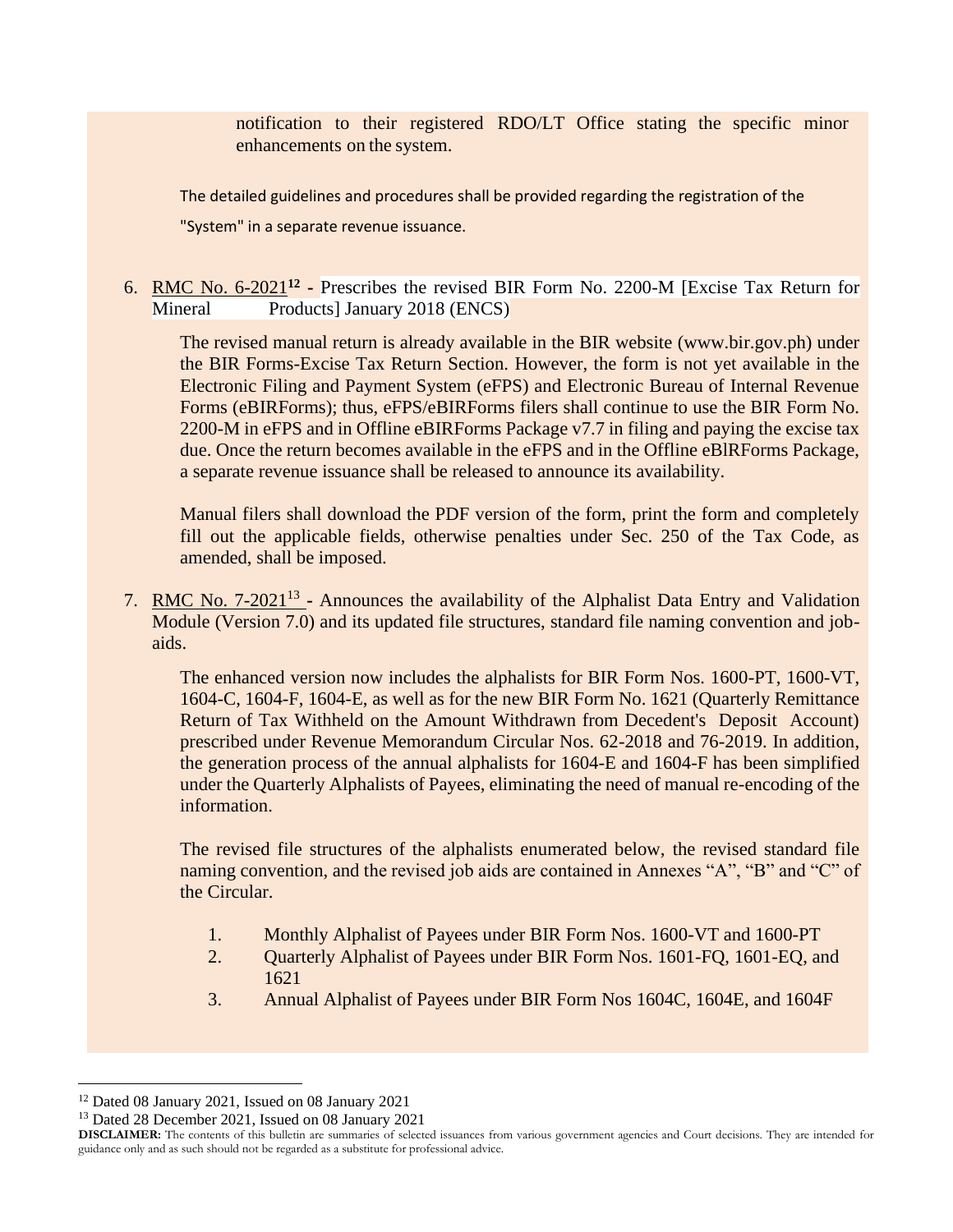8. RMC No. 8-2021<sup>14</sup> - Circularizes Republic Act No. 11467, titled "An Act Amending Sections" 109, 141, 142, 143, 144, 147, 152, 263, 263-A, 265, and 288-A, and Adding a New Section 290-A to Republic Act No. 8424, as Amended, Otherwise Known as the National Internal Revenue Code of 1997, and for Other Purposes"

This Circular is hereby issued in order to inform all concerned taxpayers that the updated version of the Alphalist Data Entry and Validation Module (Version 7.0) is now available for use and can be downloaded from the website of this Bureau at [www.bir.gov.ph.](http://www.bir.gov.ph/)

The enhanced version now includes the alphalists for BIR Form Nos. 1600-PT, 1600- V.T, 1604-C, 1604-F, 1604-E, as well as for the new BIR Form No. 1621 (Quarterly Remittance Return of Tax Withheld on the Amount Withdrawn from Decedent's Deposit Account) prescribed under Revenue Memorandum Circular Nos. 62-2018 and 76-2019. In addition, the generation process of the annual alphalists for 1604-E and 1604-F has been simplified under the Quarterly Alphalists of Payees, thus eliminating the need of manual re-encoding the information. In this connection, the revised file structures of the alphalists enumerated below, the revised standard file naming convention, and the revised job aids are contained in Annexes "A". "B", and "C" of this Circular

9. RMC No. 9-2021**<sup>15</sup> -** Circularizes Administrative Order No. 23 titled "Eliminating Overregulation to Promote Efficiency of Government Processes"

All national government agencies covered by Section 3 of Republic Act (RA) No. 9485, as amended, are directed to hasten the reform of their processes in order to eliminate overregulation. They shall retain only such steps, procedures and requirements as may be necessary to fulfill their legal mandates and policy objectives. All processes in excess thereof, including those which are redundant or burdensome to the public, shall be deemed manifestations of overregulation and shall be removed accordingly.

The entirety of an agency's processes for the availing of its services shall be subject to scrutiny, from the most established and longstanding aspects thereof to the most recent. The imposition of tedious or time-consuming regulations on socially beneficial activities, as to render such activity impossible or extremely difficult to undertake, shall be especially targeted for reform.

The Anti-Red Tape Authority (ARTA), pursuant to its mandates under RA No. 9485, as amended, in coordination with the Anti-Red Tape Unit established per covered agency, shall monitor and ensure compliance with this directive to eliminate overregulation.

Within sixty (60) working days from the effectivity of this Order, all national government agencies covered under Section 3 of RA No. 9485, as amended, shall provide the ARTA, copy furnished the Office of the President, with a Compliance Report on how their respective Citizen's Charters conform with the requirements of RA No. 9485, as amended.

<sup>14</sup> Dated 11 January 2021, Issued on 11 January 2021

<sup>15</sup> Dated 11 January 2021, Issued on 11 January 2021

**DISCLAIMER:** The contents of this bulletin are summaries of selected issuances from various government agencies and Court decisions. They are intended for guidance only and as such should not be regarded as a substitute for professional advice.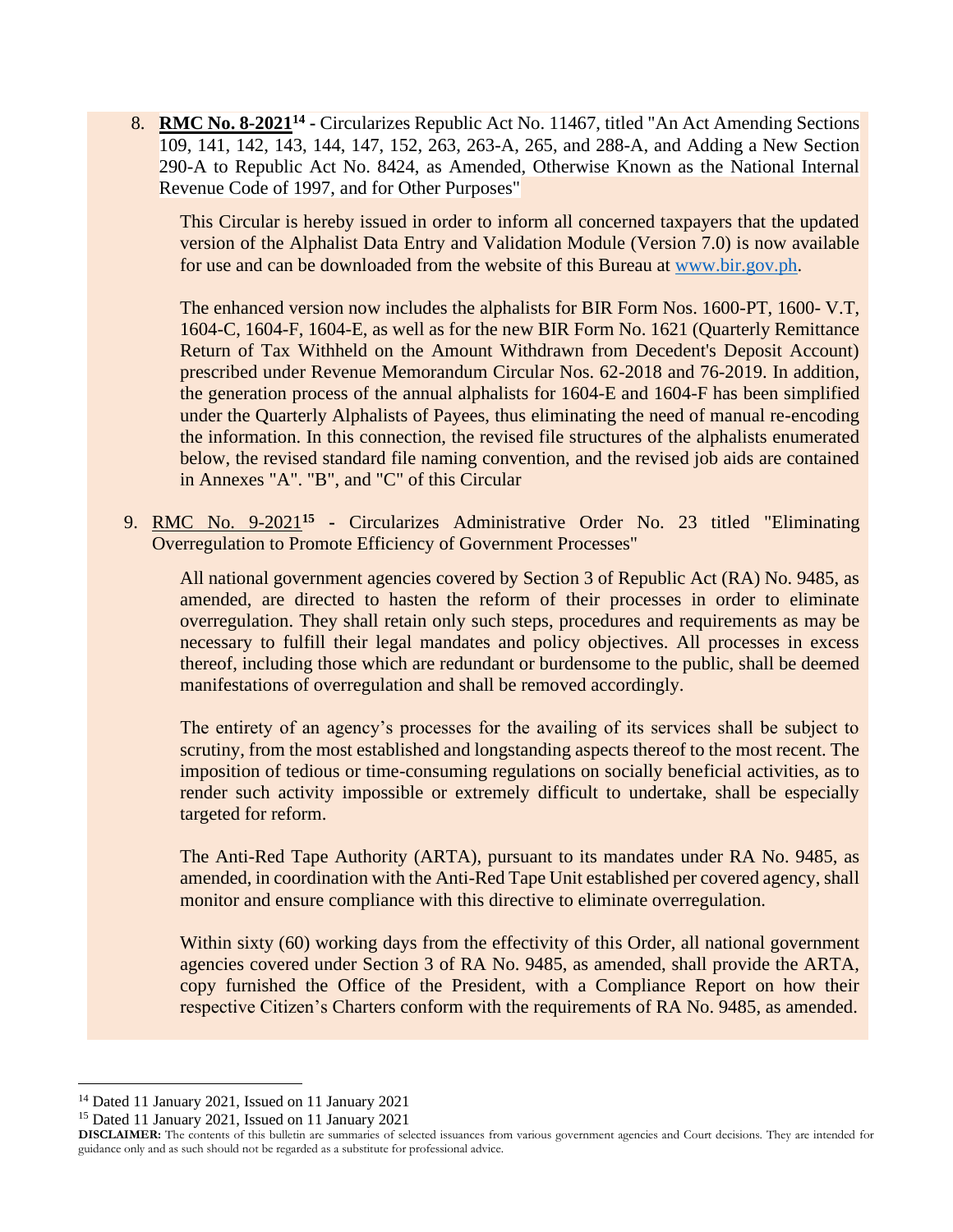For processes applicable to energy-related projects, the timeliness provided by RA No. 11234 shall be complied with.

10. RMC No. 10-2021<sup>16</sup> - Publishing the full text of the Memorandum of Agreement between the Bureau of Internal Revenue and the Civil Aviation Authority of the Philippines

The CAAP consent to share with BIR confidential/personal data or information of their members which it collected in the performance of mandated duties and functions pursuant to Section 5 of the National Internal Revenue Code (NIRC) of 1997, as amended by the TRAIN law, to utilized by the BIR for assessment, collection and enforcement of national internal revenue taxes only.

The BIR consent to share with CAAP personal date or information of the taxpayer not otherwise covered by Section 270 of the NIRC of 1997, as amended which it collected in the performance of its mandated duties and functions, subject to compliance with Section 4 of National Privacy Commission (NPC) Circular No. 16-02, to be utilized by CAAP for tax validation purposes only.

BIR warrants to treat any and/or all information by CAAP pursuant to the MOA with utmost confidentiality, in accordance with the Data Privacy Act, and for tax assessment, collection, and enforcement purposes only. BIR further agrees to hold CAAP and its officials and employees, free and harmless from any liability of whatsoever nature and kind from the misuse of any and/or all personal data or information from CAAP or on account of any breach of confidence committed by any employee and/or authorized representative of the BIR.

CAAP warrants to treat any and/or all information by the BIR pursuant to the MOA with utmost confidentiality, in accordance with the Data Privacy Act, and for tax validation purposes only. CAAP further agrees to hold BIR and its officials and employees, free and harmless from any liability of whatsoever nature and kind from the misuse of any and/or all personal data or information from BIR or on account of any breach of confidence committed by any employee and/or authorized representative of CAAP.

11. RMC No.  $11{\text -}2021^{17}$  - Notifies of the missing five (5) sets of unissued BIR Form No. 2524 – Revenue Official Receipt

Revenue Official Receipt bearing serial numbers ROR201401283792, ROR201401283794, ROR201401283796, ROR201401283798, and ROR201401283800 were reported as missing and have consequently been cancelled.

12. **RMC No. 12-2021<sup>18</sup> -** Circularizes the consolidated Price of Sugar at Millsite for the Month of December 2020

<sup>16</sup> Dated 06 January 2021, Issued on 19 January 2021

<sup>17</sup> Dated 20 January 2021, Issued on 22 January 2021

<sup>18</sup> Dated 14 January 2021, Issued on 26 January 2021

**DISCLAIMER:** The contents of this bulletin are summaries of selected issuances from various government agencies and Court decisions. They are intended for guidance only and as such should not be regarded as a substitute for professional advice.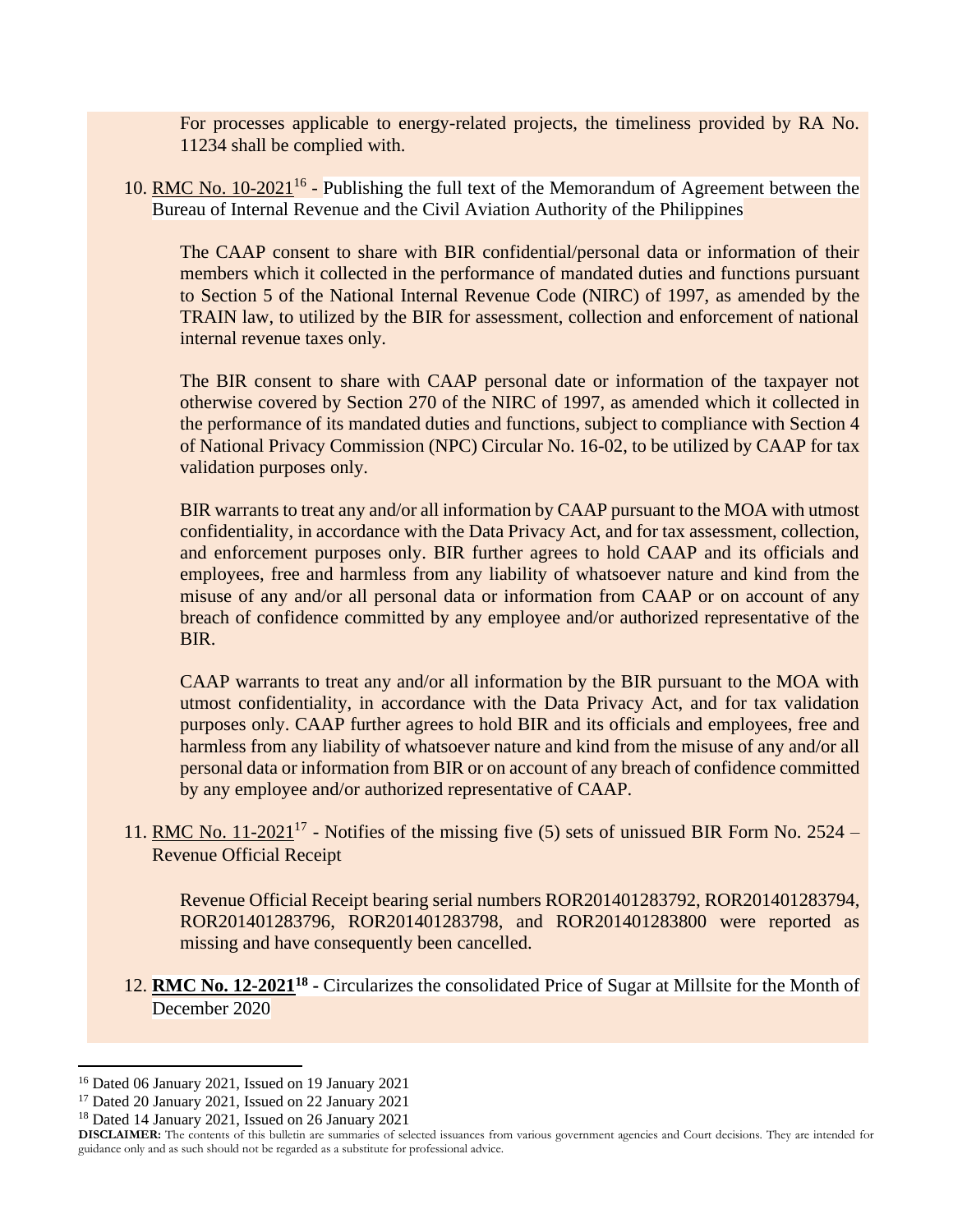13. RMC No. 13-2021<sup>19</sup> - Announces the availability of the BIR Mobile Taxpayer Identification Number Verifier Application

This Circular is being issued to inform all internal revenue officers and employees, and all others concerned that the Bureau's Mobile Taxpayer Identification Number (TIN) Verifier Application, also known as the "BIR Mobile TIN Verifier App", is available for download on both the App Store (for iOS) and Google Play Store (for Android).

The BIR Mobile TIN Verifier App is a service channel for taxpayers to send online TIN validation and TIN inquiry using their mobile phones with real-time response from the concerned BIR Office.

However, acceptance of walk-in taxpayers to get the service shall still be available in all RDOs to serve our taxpayers with no access to the said mobile service.

14. **RMC No. 14-2021**<sup>20</sup> - Clarifies the effectivity date of Revenue Memorandum Order No. 47-2020 which imposed new documentary requirements for the processing of VAT Refund Claims pursuant to Section 112 of the Tax Code of 1997, as amended

The effectivity of RMO No. 47-2020 shall commence on January 19, 2021, which is the 15th day from its filing in the UP Law Center.

Taxpayers and revenue officials affected by the said RMO shall observe the following in the filing and processing of VAT refund claims:

a. VAT refund claims filed prior to January 19, 2021 shall be filed and processed following the guidelines and procedures set forth in Revenue Memorandum Circular No. 47-2019 and RMO No. 25-2019; and

b. VAT refund claims filed on or after January 19, 2021 (the effectivity date of RMO No. 47-2020) shall be filed and processed in accordance with the guidelines and procedures indicated thereto.

15. RMC No.  $15{\text -}2021^{21}$  – Announces the availability of Central Business Portal

The CBP is an online system, which serves as a central system to receive applications and captures application data involving business-related transactions from different government agencies (Securities and Exchange Commission (SEC), BIR, Social Security System (SSS), PhilHealth and Pag-IBIG) and a platform that will promote the use of the electronic payment systems for the said agencies. The CBP has the following features/ functionalities:

a. Registration of Corporations with SEC and issuance of the corresponding Company Registration Number (CRN); b. Issuance of Taxpayer Identification Number (TIN) of new corporations;

<sup>19</sup> Dated 17 January 2021, Issued on 27 January 2021

<sup>20</sup> Dated 12 January 2021, Issued on 27 January 2021

<sup>21</sup> Dated 27 January 2021, Issued on 27 January 2021

**DISCLAIMER:** The contents of this bulletin are summaries of selected issuances from various government agencies and Court decisions. They are intended for guidance only and as such should not be regarded as a substitute for professional advice.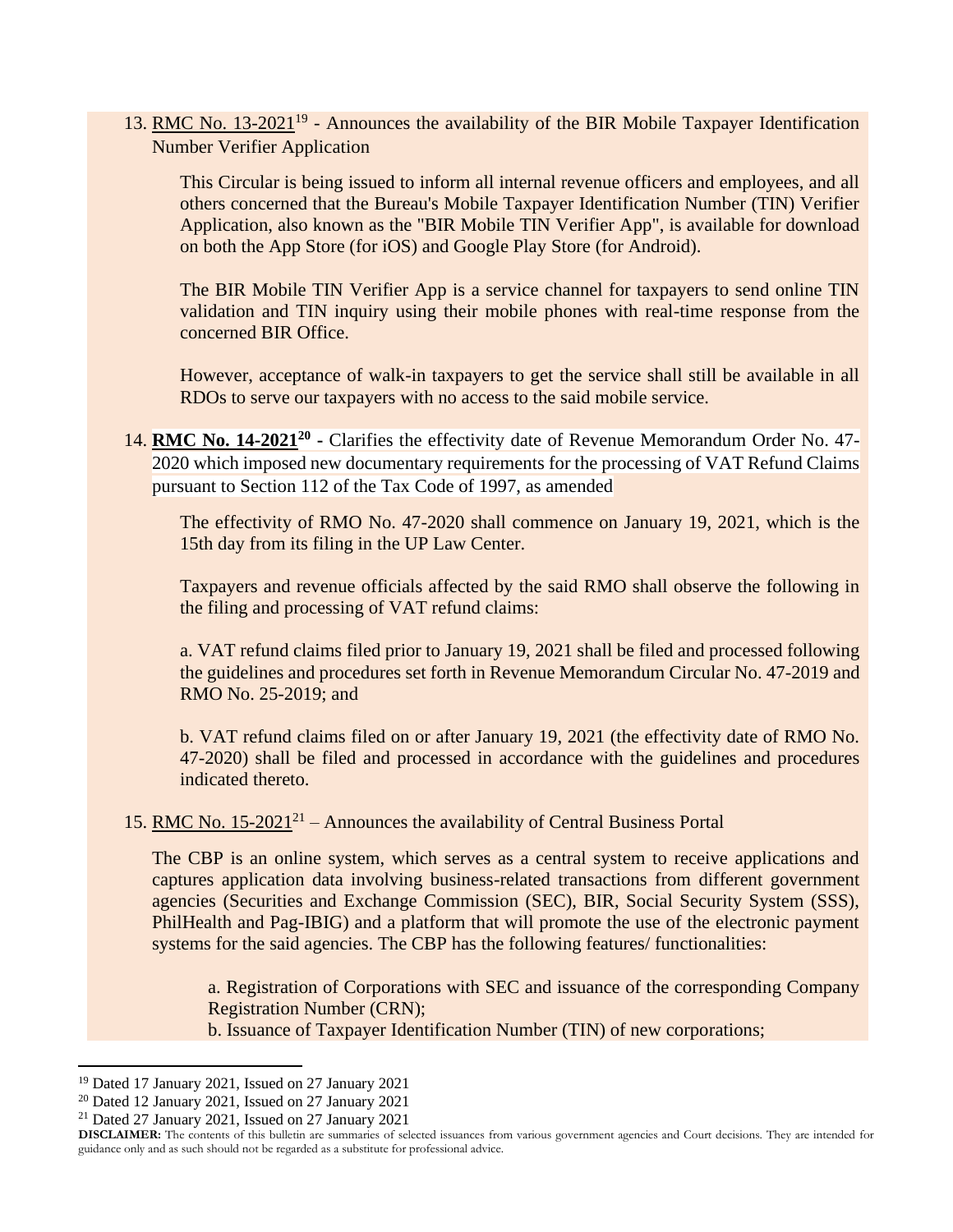c. Identification of the national internal revenue taxes, which the new corporation will be liable to;

d. Payment of the Annual Registration Fee (ARF) of Five Hundred Pesos (₱ 500.00) and Loose Documentary Stamp Tax (DST) of Thirty Pesos ( $\frac{1}{2}$  30.00) through the ePayment facilities or manually at the Revenue District Office (RDO).

New Corporations opting to pay ARF and loose DST manually shall complete its business registration at the respective RDO by submitting the following CBP generated documents printed by the taxpayer, together with the Checklist of Documentary Requirements for Corporation:

- CBP Unified Application Form
- Accomplished Tax Type Questionnaire; and
- Pre-filled BIR Form No. 0605 (Payment Form).

e. Generation of BIR electronic Certificate of Registration (COR), which can be printed in A4 paper size by the taxpayers. The electronic COR bears a Quick Response (QR) Code that serves as a security feature to prove the authenticity of the COR.

After securing the BIR electronic COR through the CBP, the taxpayer shall proceed to the RDO indicated in the electronic COR, to buy its BIR Printed Receipts/Invoices (BPR/BPI) in order to start its business operation immediately after its registration. Otherwise, it may apply for Authority to Print (ATP) its own receipts/invoices to be printed by BIR Accredited Printers.

For its initial implementation, the CBP shall be available to the following domestic corporations:

a. Corporations with two (2) to four (4) incorporators;

b. Regular corporations whose incorporators are juridical entities and/or the capital structure is not covered by the 25%-25% rule; and

c. One Person Corporation.

Corporations not registering through the CBP shall comply with the documentary requirements provided in Annex A2.1 of Revenue Memorandum Circular No. 57-2020.

16. RMC No.  $16-2021^{22}$  – Prescribes the guidelines in the submission of list of recipients of income exempt from Income Tax pursuant to RA No. 11494 (Bayanihan to Recover as One Act), as implemented under RR No. 29-2020

This Circular is issued to prescribe the template to be used for the required lists to be submitted pursuant to Revenue Regulations (RR) No. 29-2020 as per attached Annexes **"A"** and **"B"**. In this regard, the deadline for the submission of the one-time list is hereby extended to January 31, 2021, to give employers/implementing agencies ample time to convert their lists into the prescribed format. However, the hard copies submitted shall be accompanied by soft copies contained in a Universal Serial Bus (USB) flash drive. The hard copies shall be stamped **"RECEIVED"** by the Bureau's receiving office once the soft copies in USB flash drive are copied and stored by the receiving Revenue Officer.

<sup>22</sup> Dated 08 January 2021, Issued on 28 January 2021

**DISCLAIMER:** The contents of this bulletin are summaries of selected issuances from various government agencies and Court decisions. They are intended for guidance only and as such should not be regarded as a substitute for professional advice.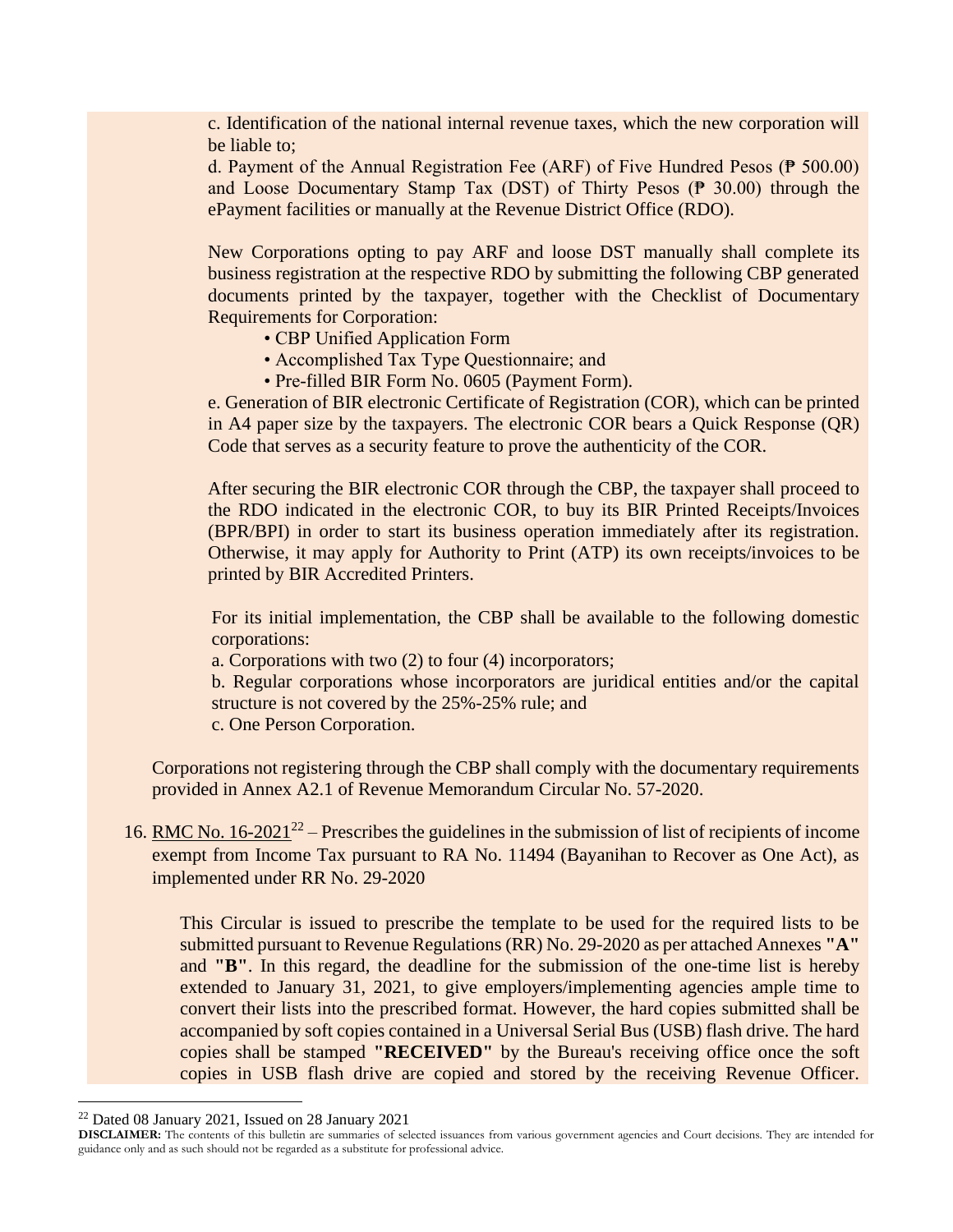Concerned receiving offices shall prepare a report and the Regional Office/Large Taxpayers Service shall submit the consolidated report in soft copy to the Planning and Management Service, Attention: Research and Statistics Division, not later than **February 10, 2021** for the one-time list.

For the submission of the quarterly report by concerned employers/implementing agencies, the deadline which is thirty (30) days after the close of all calendar quarters of 2021, is hereby reiterated. All employees hired during the year 2021, regardless if the said employee has previous employer or not, shall be included in the list. If they have previous employer, the information required in the prescribed template (Annex B) can be determined from the BIR Form 2316 issued by previous employer, thus, this BIR Form must be required.

17. RMC No.  $17-2021^{23}$  – Extends the deadline for the filing/submission of the Annual Information Return of Income Taxes Withheld on Compensation and Final Withholding Taxes (BIR Form Nos. 1604-C and 1604-F).

This Circular is hereby issued to inform all concerned taxpayers that the deadline of filing the Annual Information Returns (BIR Form Nos. 1604-C and 1604-F), including the submission of the 4th Quarter (QAP) and Annual Alphabetical List of Employees/Payees from Whom Taxes Were Withheld (alphalist) using the new version of the Alphalist Data Entry and Validation Module (Version 7.0) under Revenue Memorandum Circular (RMC) No. 7-2021, is hereby extended from January 31,2021 to February 28,2021.

Moreover, resubmission of alphalist that were already submitted prior to the issuance of the said RMC using the old version of the module is no longer required.

18. RMC No. 18-2021<sup>24</sup> - Clarifies issues with regard the filing of BIR Forms Nos. 1604CF, 1604C, 1604F, 1604E, 2316, and other matters.

| <b>Tax Return</b> | <b>Type of Taxpayer</b>                                                              | <b>Type of Form</b>                                                                                                                                   | <b>Version of</b><br><b>Form</b> | <b>Filing</b><br><b>Facility</b> |
|-------------------|--------------------------------------------------------------------------------------|-------------------------------------------------------------------------------------------------------------------------------------------------------|----------------------------------|----------------------------------|
| BIR Form 1604-CF  | Mandated users of<br><b>Electronic Filing and</b><br><b>Payment System</b><br>(eFPS) | Old consolidated form<br>(BIR Form No.<br>1604CF)<br>In case of<br>unavailability, please<br>use new forms in<br><b>Offline eBIRForms</b><br>Package. | <b>July 2008</b><br>(ENCS)       | eFPS<br>facility                 |
|                   | Mandated users of<br><b>Offline eBIRForms</b><br>Package                             |                                                                                                                                                       |                                  |                                  |

#### Taxpayers shall use the following forms for filing:

<sup>23</sup> Dated 26 January 2021, Issued 29 January 2021

<sup>24</sup> Dated 27 January 2021, Issued on 02 February 2021

**DISCLAIMER:** The contents of this bulletin are summaries of selected issuances from various government agencies and Court decisions. They are intended for guidance only and as such should not be regarded as a substitute for professional advice.